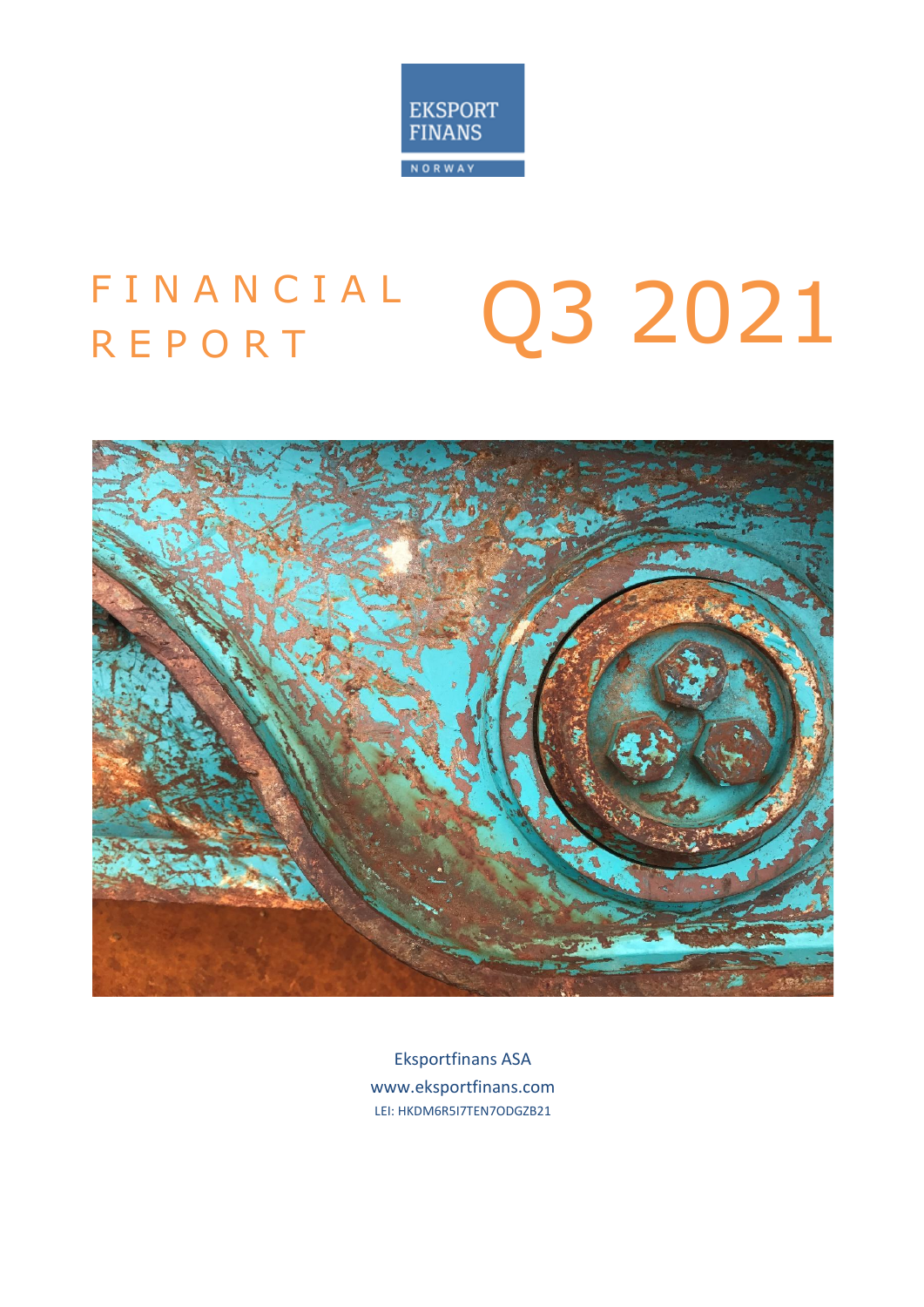### *KEY FIGURES*

The information for the three and nine months ended September 30, 2021 and 2020 is unaudited.

|                                          |         | Third quarter | First nine months |         |  |
|------------------------------------------|---------|---------------|-------------------|---------|--|
| (NOK million)                            | 2021    | 2020          | 2021              | 2020    |  |
|                                          |         |               |                   |         |  |
| Net interest income                      | 20      | 29            | 66                | 114     |  |
| Net other operating income/(loss)        | 10      | 18            | 29                | 9       |  |
| Profit/(loss) for the period             | 9       | 3             | 20                | 26      |  |
| Total comprehensive income <sup>1)</sup> | 23      | (115)         | (21)              | 85      |  |
| Return on equity <sup>2)</sup>           | 0.6%    | 0.2%          | 0.4%              | 0.5%    |  |
|                                          |         |               |                   |         |  |
| Total assets                             | 10,989  | 14,931        | 10,989            | 14,931  |  |
| Loans outstanding 3)                     | 2,273   | 3,691         | 2,273             | 3,691   |  |
| <b>Securities</b>                        | 6,925   | 8,460         | 6,925             | 8,460   |  |
|                                          |         |               |                   |         |  |
| Core capital adequacy ratio              | 148.9 % | 128.9 %       | 148.9 %           | 128.9 % |  |
| Leverage ratio                           | 55.3 %  | 38.3 %        | 55.3 %            | 38.3 %  |  |
|                                          |         |               |                   |         |  |
| Exchange rate USD/NOK <sup>4)</sup>      | 8.7788  | 9.4814        | 8.7788            | 9.4814  |  |

#### **Definitions**

- 1) Total comprehensive income includes net losses on financial liabilities at fair value due to changes in own credit risk of NOK 41 million after tax for the first nine months of 2021 and net gains on financial liabilities at fair value of NOK 59 million after tax for the first nine months of 2020. Accumulated net gain on own debt is NOK 241 million before tax as of September 30, 2021, compared to NOK 424 million before tax as of September 30, 2020.
- 2) Return on equity: Profit/(loss) for the period/average equity (average of opening and closing balance).
- 3) Total loans outstanding: Consists of loans due from customers and part of loans due from credit institutions in the balance sheet. Accrued interest and unrealized gains/(losses) are not included.
- 4) Exchange rate at balance date.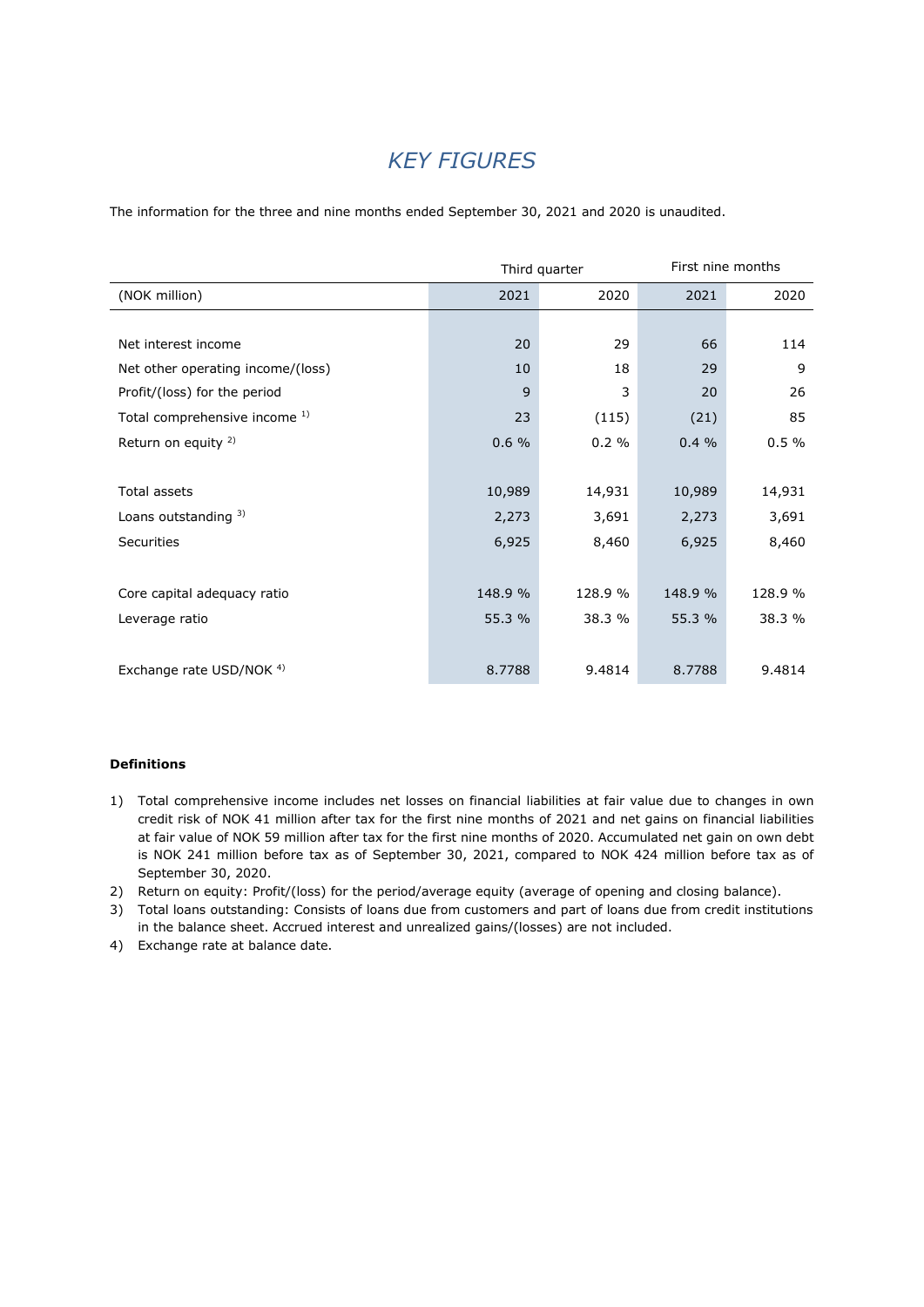### *BOARD OF DIRECTORS' REPORT*

### **Results**

#### **Third quarter 2021**

Eksportfinans´ overall objective is to maintain company value by managing its existing portfolio of loans and other commitments. The balance sheet continued to decrease in line with maturing loans, investments and debt according to plan.

Eksportfinans' capitalization ratios remained high in the third quarter of 2021. The substantial over-capitalization of the company continues to be a key issue for the board.

Net interest income was NOK 20 million in the third quarter of 2021, compared to NOK 29 million in the same period of 2020. The main reasons for the decrease are a reduced loan portfolio and floating interest rates in Norwegian kroner (NIBOR) being fixed to lower rates in the third quarter of 2021 compared to the same period of 2020.

In the third quarter of 2020, the company recorded loss and write-down on loans of NOK 26 million related to break costs on guaranteed loans, for which the company is not fully guaranteed by the guarantor. In the third quarter of 2021 there were no such losses.

Profit was NOK 9 million in the third quarter of 2021 compared to NOK 3 million in the third quarter of 2020. This was mainly due to the loss and write-down on loans in the third quarter of 2020 as explained above.

#### **First nine months 2021**

Net interest income was NOK 66 million in the first nine months of 2021, compared to NOK 114 million in the same period of 2020. The decrease was mainly due to a reduced loan portfolio and lower average NIBOR rates during the first nine months of 2021 compared to the same period of 2020.

Net other operating income was NOK 29 million in the first nine months of 2021, compared to NOK 9 million in the same period of 2020. The increase was due to higher realized and unrealized gains in the first nine months of 2021 than in the same period of 2020.

Total operating expenses amounted to NOK 64 million in the first nine months of 2021, compared to NOK 63 million in the same period of 2020.

In the first nine months of 2021, the company recorded a realized loss of NOK 3 million related to break costs on three guaranteed loans. In addition, the company has recorded a provision for similar losses on the remaining loan portfolio of NOK 1 million. The similar figure for the first nine months of 2020 was losses of NOK 26 million.

Profit for the first nine months of 2021 was NOK 20 million, compared to NOK 26 million in the same period of 2020. The reasons for the decrease are explained above.

The credit spread effect of fair value adjustments on Eksportfinans' own debt is recognized as other comprehensive income. In the first nine months of 2021, this figure was negative NOK 41 million after tax compared to NOK 59 million after tax in the same period of 2020.

Total comprehensive income was negative NOK 21 million in the first nine months of 2021, compared to NOK 85 million in the corresponding period of 2020. The fluctuations in these figures are primarily due to unrealized gains and losses on Eksportfinans' own debt.

### Balance sheet

Total assets amounted to NOK 11.0 billion at September 30, 2021, compared to NOK 13.8 billion at December 31, 2020 and NOK 14.9 billion at September 30, 2020.

Outstanding bond debt was NOK 3.9 billion at September 30, 2021, compared to NOK 6.5 billion at December 31, 2020 and NOK 7.5 billion at September 30, 2020. The reduction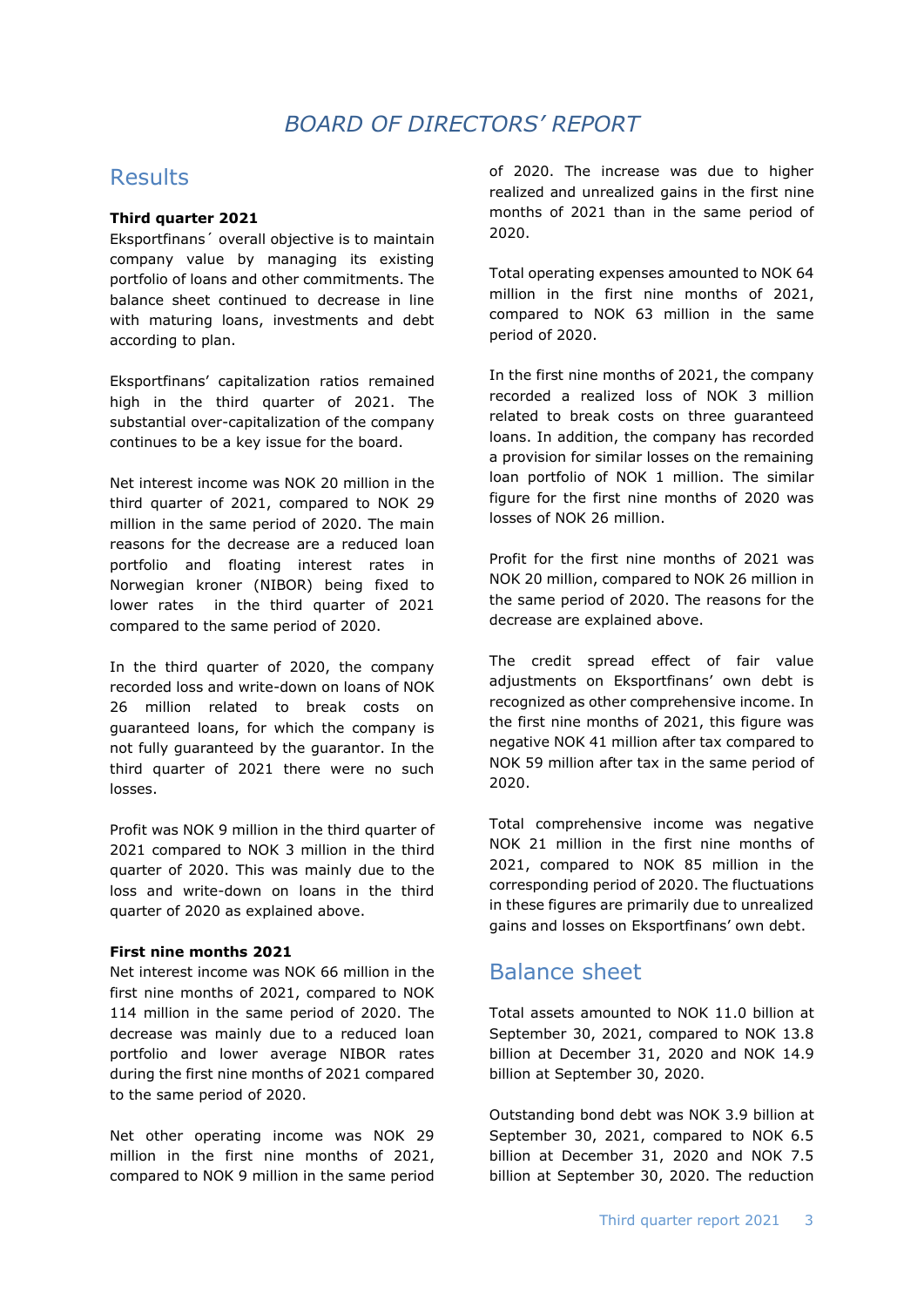was due to scheduled repayments of debt.

The core capital ratio was 148.9 percent at September 30, 2021, compared to 124.5 percent at December 31, 2020 and 128.9 percent at September 30, 2020. The increase since year-end was due to lower risk-weighted assets.

### Lending

The volume of total outstanding loans was NOK 2.3 billion at September 30, 2021, compared to NOK 3.0 billion at December 31, 2020 and NOK 3.7 billion at September 30, 2020. The decrease in outstanding loans was a function of maturing loans in combination with no new lending.

### **Securities**

The securities portfolio was NOK 6.9 billion at September 30, 2021, compared to NOK 8.5 billion at December 31, 2020 and NOK 8.5 billion at September 30, 2020. The decrease since year-end was due to repayment of a benchmark loan in February 2021.

### **Liquidity**

At September 30, 2021, total liquidity amounted to NOK 7.2 billion, consisting of the securities portfolio of NOK 6.9 billion and cash equivalents of NOK 0.3 billion.

The company manages liquidity risk both through matching maturities for assets and liabilities and through stress-testing for the short and medium term. A maturity analysis of financial liabilities based on expected maturities is included in note 14 to the accompanying condensed financial statements.

Liquidity reserves combined with the company's liquidity contingency plans constitute a robust liquidity situation.

The balance sheet is expected to decrease in line with maturing loans and debt.

Accumulated unrealized gains due to fair value measurements of Eksportfinans' own debt amounted to NOK 241 million (net of derivatives) as of September 30, 2021. As debt comes closer to maturity, these gains will continue to be reversed as unrealized losses.

Eksportfinans' liquidity reserves remain strong. Appropriate liquidity contingency plans are maintained.

The substantial over-capitalization of the company remains a key issue for the board and the board will continue to pursue attempts to optimize the capital structure going forward.

The board will continue to monitor developments in the international capital markets and their impact on the company's balance sheet and liquidity.

### Events after the balance sheet date

There are no events after the balance sheet date materially affecting the financial statements.

> Oslo, November 2, 2021 EKSPORTFINANS ASA The board of directors

### **Prospects**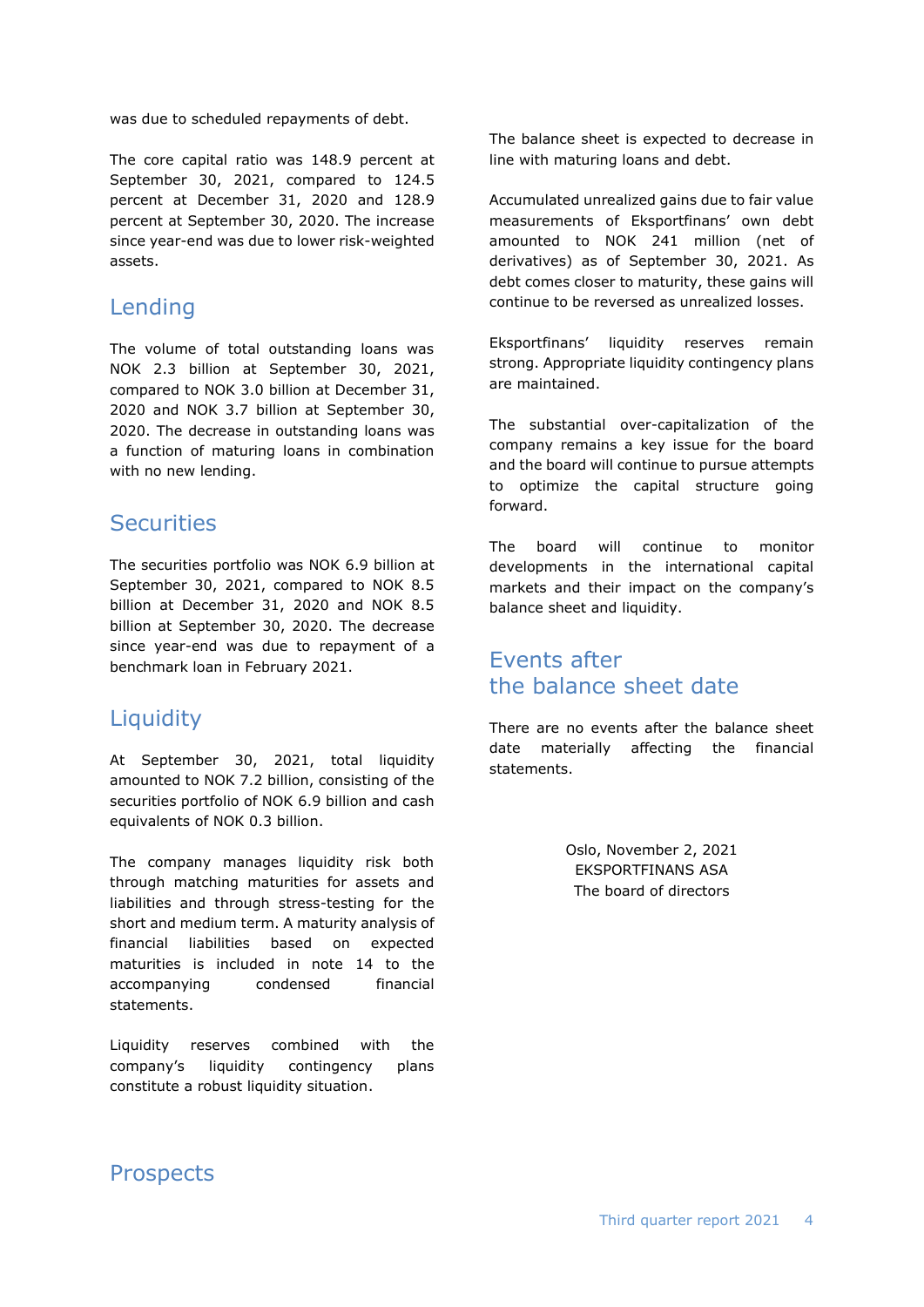# Condensed statement of profit or loss and other comprehensive income

The information for the three and nine months ended September 30, 2021 and 2020 is unaudited.

|                                                             |                    | Third quarter           | First nine months    |              |      |  |
|-------------------------------------------------------------|--------------------|-------------------------|----------------------|--------------|------|--|
| (NOK million)                                               | 2021               | 2020                    | 2021                 | 2020         | Note |  |
|                                                             |                    |                         |                      |              |      |  |
| Interest and related income                                 | 3                  | 14                      | 13                   | 61           |      |  |
| Other similar income                                        | 17                 | 28                      | 57                   | 131          |      |  |
| Interest and related expenses<br><b>Net interest income</b> | $\mathbf{0}$<br>20 | 13<br>29                | $\overline{4}$<br>66 | 78<br>114    |      |  |
|                                                             |                    |                         |                      |              |      |  |
| Net commissions related to banking services                 | 0                  | 0                       | (1)                  | (1)          |      |  |
| Net gains/(losses) on                                       |                    |                         |                      |              |      |  |
| financial instruments at fair value                         | 10                 | 18                      | 30                   | 10           | 2,13 |  |
| Net other operating income/(loss)                           | 10                 | 18                      | 29                   | $\mathbf{9}$ |      |  |
|                                                             |                    |                         |                      |              |      |  |
| <b>Total operating income</b>                               | 30                 | 47                      | 95                   | 123          |      |  |
| Salaries and other administrative expenses                  | 16                 | 14                      | 56                   | 54           |      |  |
| Depreciations                                               | $\mathbf{1}$       | 2                       | 4                    | 4            |      |  |
| Other expenses                                              | $\mathbf{1}$       | 1                       | 4                    | 5            |      |  |
| <b>Total operating expenses</b>                             | 18                 | 17                      | 64                   | 63           |      |  |
|                                                             |                    |                         |                      |              |      |  |
| Loss and write-down on loans                                | 0                  | 26                      | 4                    | 26           | 7    |  |
| Pre-tax operating profit/(loss)                             | 12                 | 4                       | 27                   | 34           |      |  |
| Taxes                                                       | 3                  | 1                       | 7                    | 8            |      |  |
| Profit/(loss) for the period                                | $\mathbf{9}$       | $\overline{\mathbf{3}}$ | 20                   | 26           |      |  |
|                                                             |                    |                         |                      |              |      |  |
| Other comprehensive income -                                |                    |                         |                      |              |      |  |
| items that will not be reclassified to profit or            |                    |                         |                      |              |      |  |
| loss:                                                       |                    |                         |                      |              |      |  |
| Change in fair value attributable to changes                |                    |                         |                      |              |      |  |
| in own credit risk                                          | 19                 | (157)                   | (55)                 | 79           |      |  |
| Remeasurements of post employment                           |                    |                         |                      |              |      |  |
| benefit obligations, before tax                             |                    | 0                       |                      | 0            |      |  |
| Income tax relating to these items                          | (5)                | 39                      | 14                   | (20)         |      |  |
| Other comprehensive income                                  | 14                 | (118)                   | (41)                 | 59           |      |  |
|                                                             |                    |                         |                      |              |      |  |
| <b>Total comprehensive income</b>                           | 23                 | (115)                   | (21)                 | 85           |      |  |
|                                                             |                    |                         |                      |              |      |  |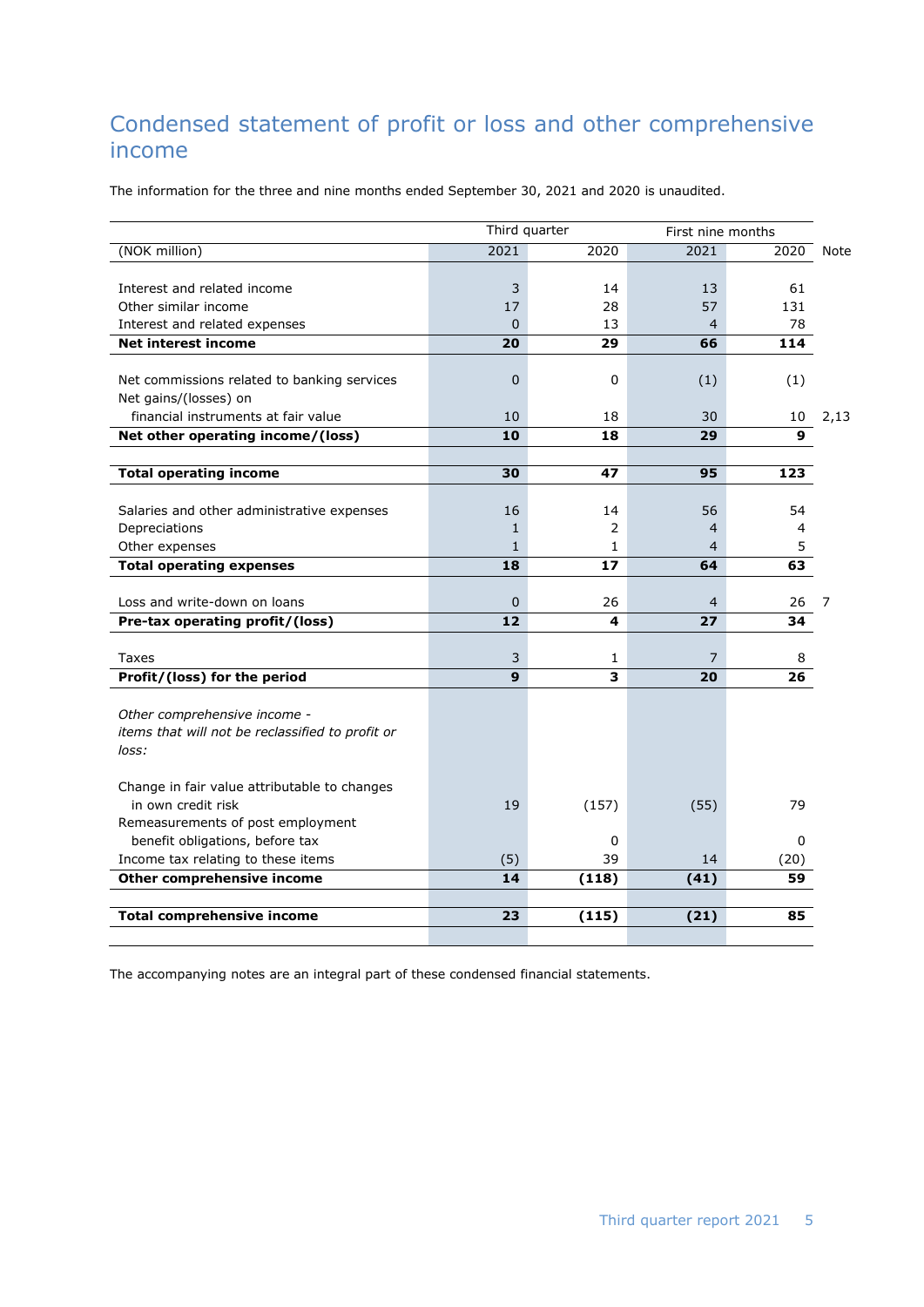### Condensed balance sheet

| (NOK million)                              | Sept 30, 2021 | Dec 31, 2020 | Sept 30, 2020 | <b>Note</b> |
|--------------------------------------------|---------------|--------------|---------------|-------------|
|                                            |               |              |               |             |
| Loans due from credit institutions 1)      | 1,029         | 1,216        | 1,708         | 4,6,7       |
| Loans due from customers <sup>2)</sup>     | 1,546         | 2,307        | 2,980         | 5,6,7       |
| Securities                                 | 6,925         | 8,468        | 8,460         |             |
| Financial derivatives                      | 633           | 1,077        | 1,056         |             |
| Deferred tax asset                         | 277           | 270          | 238           |             |
| Intangible assets                          | 6             | 7            | 0             |             |
| Fixed assets                               | 2             | 2            | 0             |             |
| Other assets                               | 571           | 434          | 489           | 8,11        |
| <b>Total assets</b>                        | 10,989        | 13,781       | 14,931        |             |
|                                            |               |              |               |             |
| Bond debt $3$ )                            | 3,901         | 6,456        | 7,452         | 9           |
| Financial derivatives                      | 329           | 276          | 327           |             |
| Other liabilities                          | 311           | 536          | 567           | 10,11       |
| Provisions                                 | 167           | 167          | 139           |             |
| <b>Total liabilities</b>                   | 4,708         | 7,435        | 8,485         |             |
|                                            |               |              |               |             |
| Share capital                              | 2,771         | 2,771        | 2,771         |             |
| Reserve for unrealized gains               | 251           | 251          | 282           |             |
| Other equity                               | 3,259         | 3,324        | 3,393         |             |
| Total shareholders' equity                 | 6,281         | 6,346        | 6,446         |             |
|                                            |               |              |               |             |
| Total liabilities and shareholders' equity | 10,989        | 13,781       | 14,931        |             |
|                                            |               |              |               |             |

1) Of NOK 1,029 million at September 30, 2021, NOK 1,028 million is measured at fair value through profit or loss and NOK 1 million is measured at amortized cost. Of NOK 1,216 million at December 31, 2020, NOK 1,211 million is measured at fair value through profit or loss and NOK 5 million is measured at amortized cost. Of NOK 1,708 million at September 30, 2020, NOK 1,701 million is measured at fair value through profit or loss and NOK 7 million is measured at amortized cost.

2) Of NOK 1,546 million at September 30, 2021, NOK 1,088 million is measured at fair value through profit or loss and NOK 458 million is measured at amortized cost. Of NOK 2,307 million at December 31, 2020, NOK 1,429 million is measured at fair value through profit or loss and NOK 878 million is measured at amortized cost. Of NOK 2,980 million at September 30, 2020, NOK 1,778 million is measured at fair value through profit or loss and NOK 1,202 million is measured at amortized cost.

3) Of NOK 3,901 million at September 30, 2021, NOK 3,365 million is measured at fair value through profit or loss and NOK 536 million is measured at amortized cost. Of NOK 6,456 million at December 31, 2020, NOK 5,503 million is measured at fair value through profit or loss and NOK 953 million is measured at amortized cost. Of NOK 7,452 million at September 30, 2020, NOK 6,134 million is measured at fair value through profit or loss and NOK 1,318 million is measured at amortized cost.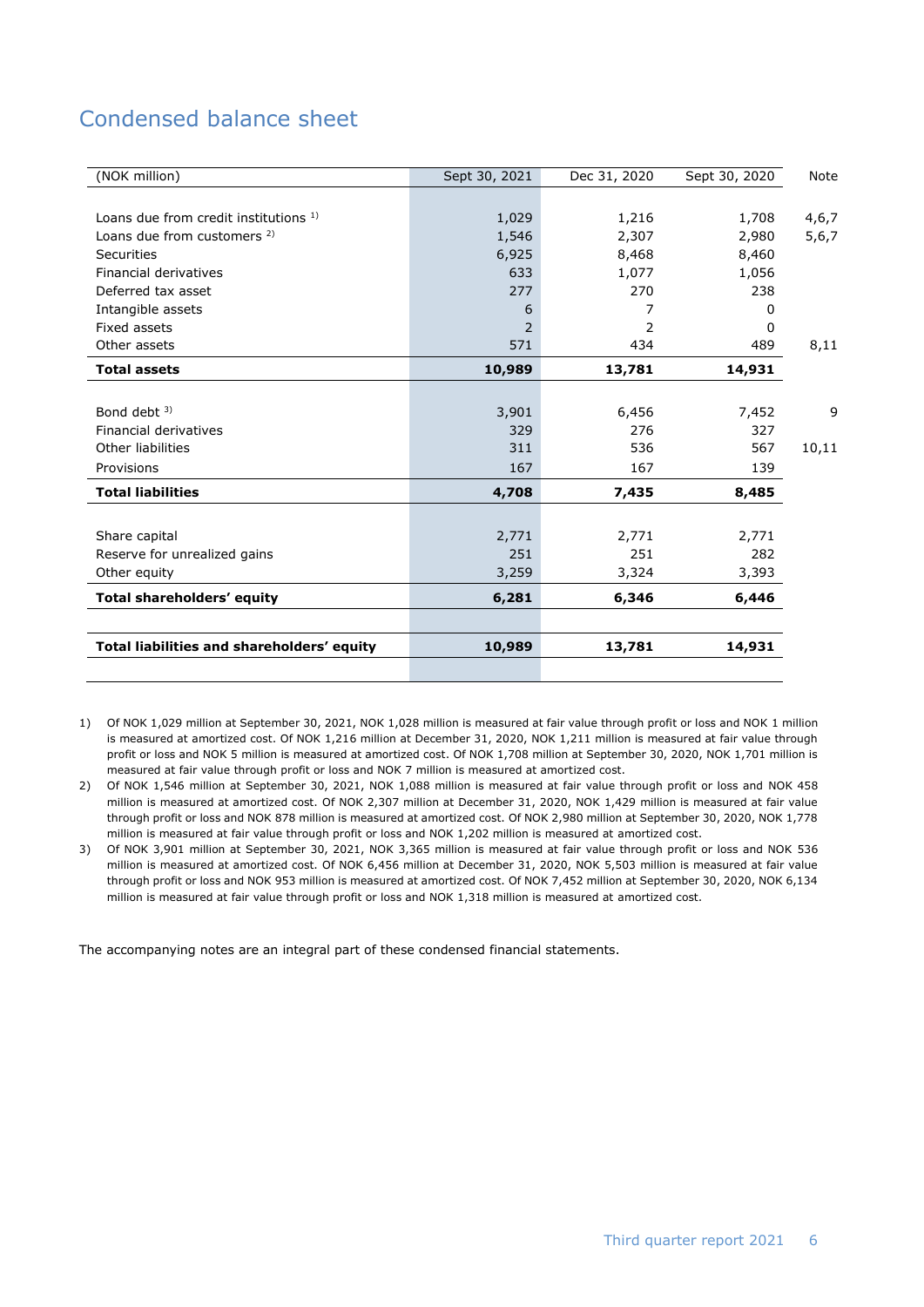# Condensed statement of changes in equity

| (NOK million)                 | Share capital 1) | Reserve<br>unrealized<br>gains | Other equity | Comprehensive<br>income $3$ ) | Total equity |
|-------------------------------|------------------|--------------------------------|--------------|-------------------------------|--------------|
|                               |                  |                                |              |                               |              |
| Equity at January 1, 2021     | 2,771            | 251                            | 3,324        | 0                             | 6,346        |
| Dividend payout <sup>2)</sup> | 0                | 0                              | (44)         | <sup>0</sup>                  | (44)         |
| Other comprehensive income    | 0                | 0                              | 0            | (41)                          | (41)         |
| Profit/(loss) for the period  | 0                | 0                              | 0            | 20                            | 20           |
| Equity at September 30, 2021  | 2,771            | 251                            | 3,280        | (21)                          | 6,281        |
|                               |                  |                                |              |                               |              |
| Equity at January 1, 2020     | 2,771            | 282                            | 3,414        | 0                             | 6,467        |
| Dividend payout               | O                | 0                              | (106)        | 0                             | (106)        |
| Other comprehensive income    | $\Omega$         | 0                              | 0            | 59                            | 59           |
| Profit/(loss) for the period  | 0                | 0                              | 0            | 26                            | 26           |
| Equity at September 30, 2020  | 2,771            | 282                            | 3,308        | 85                            | 6,446        |

1) Restricted equity that cannot be paid out to the owners without a shareholder resolution to reduce the share capital in accordance with the Public Limited Companies Act under Norwegian Law.

2) The payment date for the dividend of 2020 was March 15, 2021.

3) The allocation of income for the period between the reserve for unrealized gains and other equity shows that if the allocation was performed at this date, it would have decreased the reserve for unrealized gains by NOK 33 million and increased other equity by NOK 12 million. The closing balances would have been NOK 217 million for the reserve for unrealized gains, and NOK 3,292 million for other equity.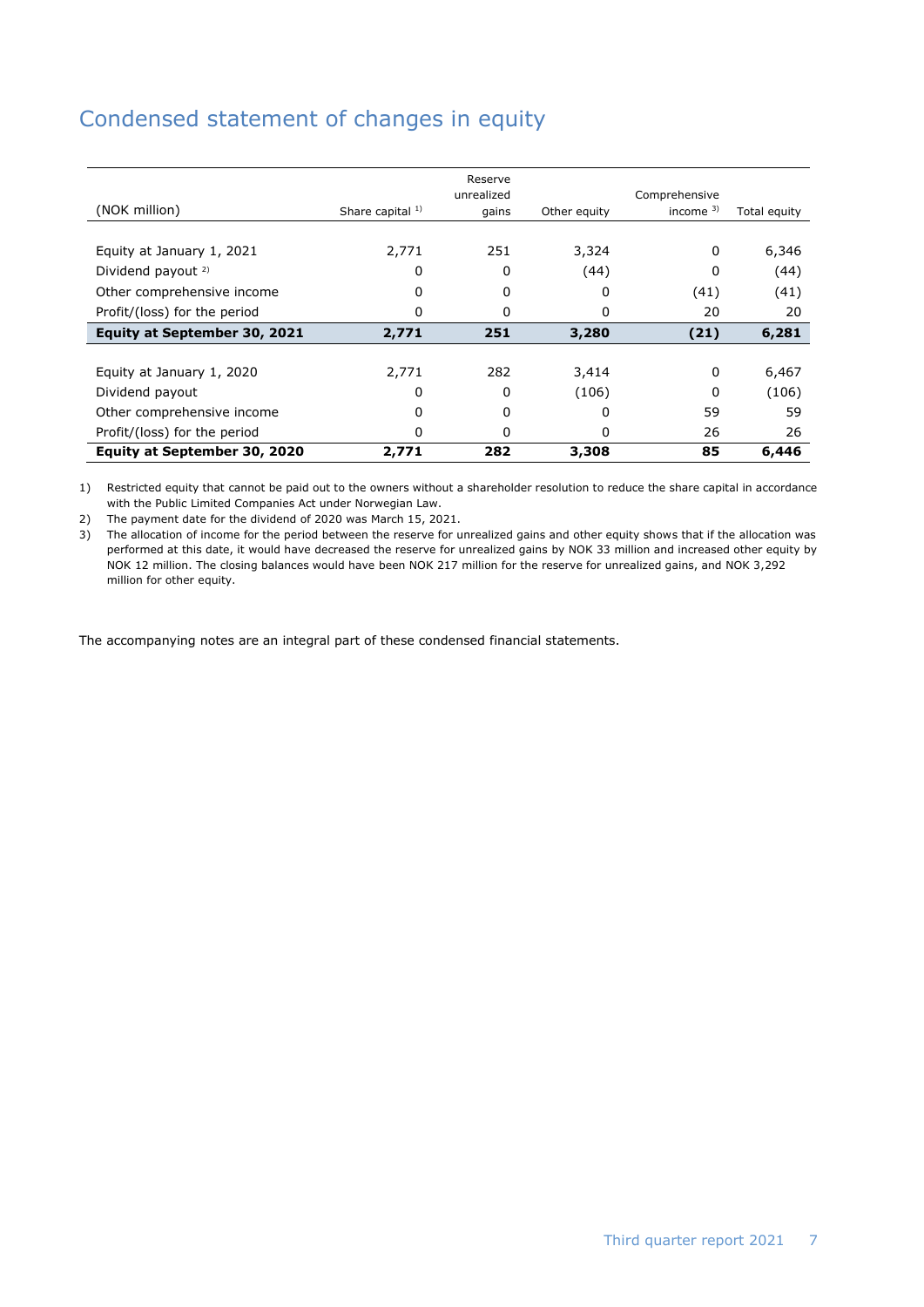### Condensed cash flow statement

| First nine months                                                   |                |          |  |  |
|---------------------------------------------------------------------|----------------|----------|--|--|
| (NOK million)                                                       | 2021           | 2020     |  |  |
| Pre-tax operating profit/(loss)                                     | 27             | 34       |  |  |
| Provided by operating activities:                                   |                |          |  |  |
| Accrual of contribution from the Norwegian government               | $\overline{4}$ | (3)      |  |  |
| Unrealized losses/(gains) on financial instruments at fair value    | (12)           | (2)      |  |  |
| Depreciation                                                        | 4              | 4        |  |  |
| Principal collected on loans                                        | 808            | 2,836    |  |  |
| Purchase of financial investments (trading)                         | (2,948)        | (4, 333) |  |  |
| Proceeds from sale or redemption of financial investments (trading) | 4,457          | 2,251    |  |  |
| Contribution paid by the Norwegian government                       | <sup>0</sup>   | 47       |  |  |
| Changes in:                                                         |                |          |  |  |
| Accrued interest receivable                                         | 17             | (8)      |  |  |
| Other receivables                                                   | (131)          | 214      |  |  |
| Accrued expenses and other liabilities                              | (259)          | 140      |  |  |
| Net cash flow from operating activities                             | 1,967          | 1,180    |  |  |
|                                                                     |                |          |  |  |
| Net cash flow of financial derivatives                              | 83             | 10       |  |  |
| Net cash flow from investing activities                             | 83             | 10       |  |  |
| Principal payments on bond debt                                     | (2, 199)       | (589)    |  |  |
| Dividend paid                                                       | (44)           | (106)    |  |  |
| Lease payment                                                       | (3)            | (3)      |  |  |
| Net cash flow from financing activities                             | (2, 246)       | (698)    |  |  |
|                                                                     |                |          |  |  |
| Net change in cash and cash equivalents <sup>1)</sup>               | (196)          | 492      |  |  |
| Cash and cash equivalents at beginning of period                    | 485            | 469      |  |  |
| Effect of exchange rates on cash and cash equivalents               | 10             | 15       |  |  |
| Cash and cash equivalents <sup>1)</sup> at end of period            | 299            | 976      |  |  |
|                                                                     |                |          |  |  |

1) Cash equivalents are defined as bank deposits with original maturity less than three months. See note 4.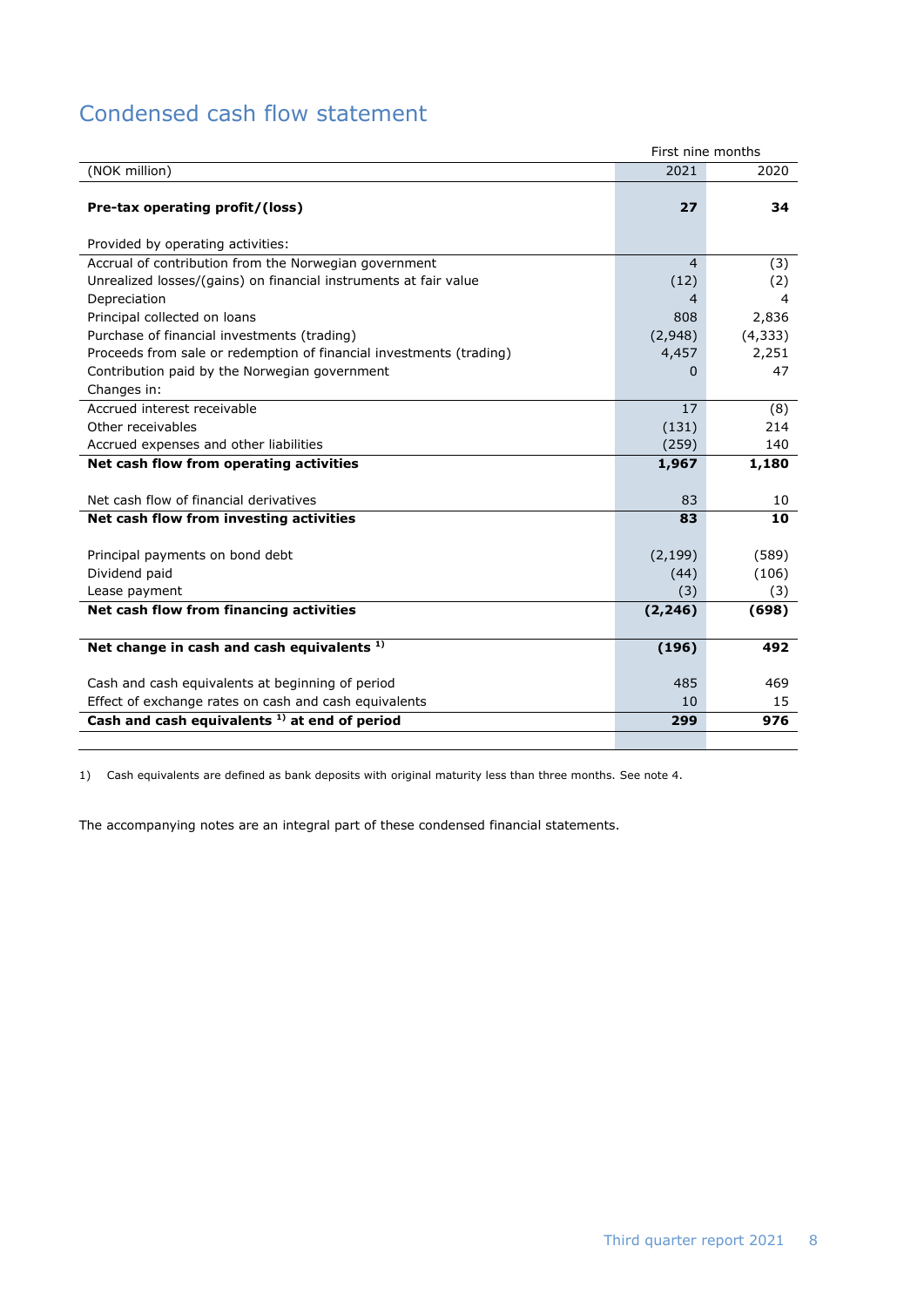### Notes to the accounts

### 1. Accounting policies

Eksportfinans' third quarter condensed interim financial statements have been presented in accordance with International Financial Reporting Standards (IFRS), in line with IFRS as adopted by the European Union (**EU**). The condensed interim financial statements have been prepared in accordance with IAS 34, Interim Financial Reporting.

The accounting policies and methods of computation applied in the preparation of these condensed interim financial statements are the same as those applied in Eksportfinans' annual financial statements of 2020. Those financial statements were approved for issue by the Board of Directors on February 16, 2021 and are included in the company's Annual Report for the year-end December 31, 2020. These policies have been consistently applied to all the periods presented. These financial statements should be read in conjunction with the annual report on for the year ended December 31, 2020. Judgments made in the preparations of these financial statements are the same as those made in the year-end financial statements. The interim financial statements do not include risk disclosures and should be read in conjunction with the annual financial statements.

The information for the nine months ended September 30, 2021 and 2020 is unaudited. The information as of and for the year ended December 31, 2020 is derived from the company's audited consolidated financial statements as of and for the year ended December 31, 2020.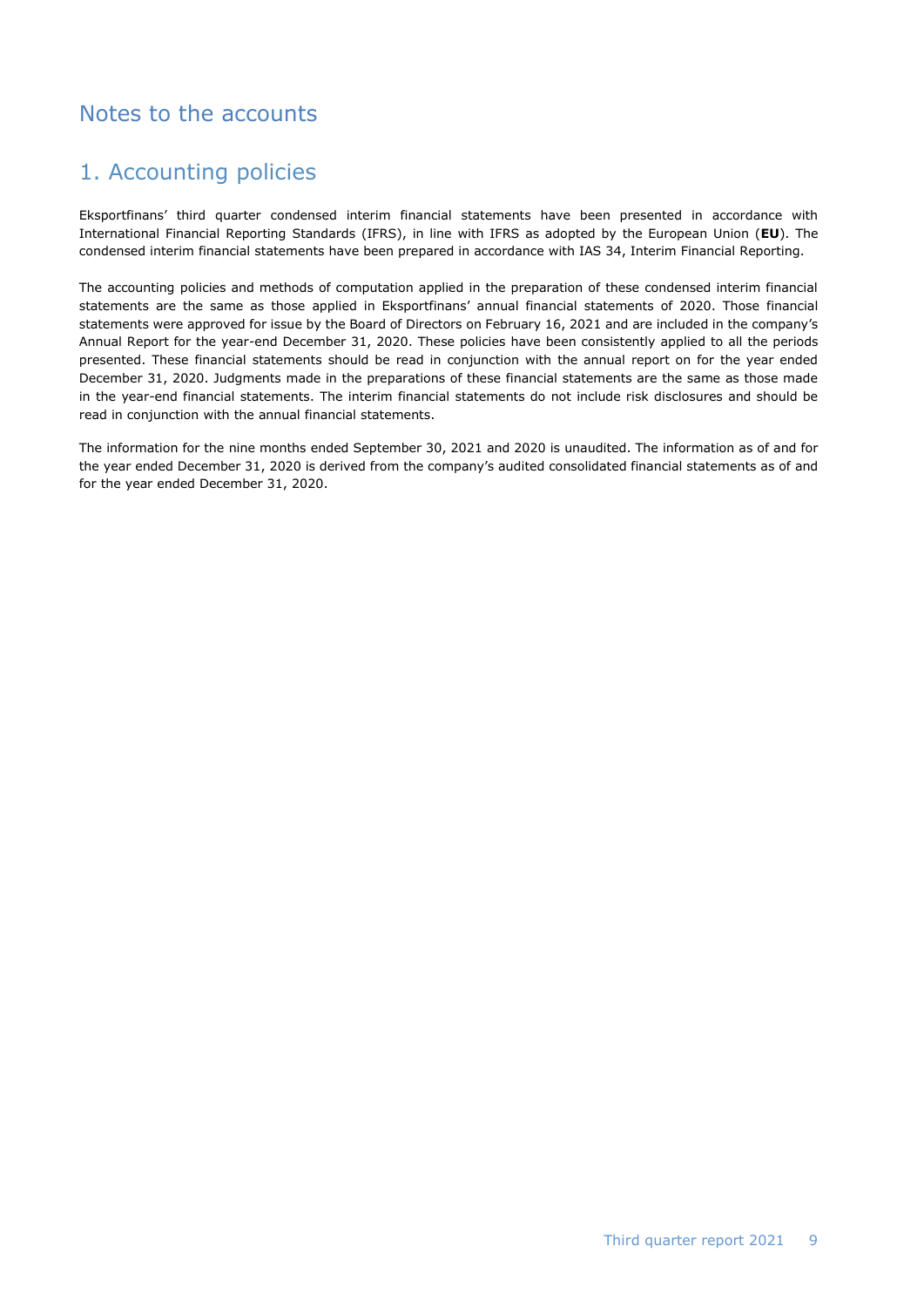# 2. Net gains/(losses) on financial instruments at fair value

|                                            | Third quarter  |      | First nine months |              |
|--------------------------------------------|----------------|------|-------------------|--------------|
| (NOK million)                              | 2021           | 2020 | 2021              | 2020         |
|                                            |                |      |                   |              |
| Securities                                 |                | 0    | 13                | 4            |
| Financial derivatives                      | 0              | (2)  | (13)              | (22)         |
| Other financial instruments at fair value  |                | 4    | 18                | 26           |
| Net realized gains/(losses)                | 3              | 2    | 18                | 8            |
|                                            |                |      |                   |              |
| Loans and receivables                      | (1)            |      | (3)               | <sup>0</sup> |
| Securities                                 | (6)            | 14   | (26)              | 23           |
| Financial derivatives                      | (72)           | 65   | (65)              | 149          |
| Bond debt                                  | 86             | (65) | 106               | (172)        |
| Other                                      | 0              |      | 0                 |              |
| Net unrealized gains/(losses)              | $\overline{ }$ | 16   | 12                | 2            |
|                                            |                |      |                   |              |
| Net realized and unrealized gains/(losses) | 10             | 18   | 30                | 10           |

#### **Net realized and unrealized gains/(losses) on financial instruments at fair value**

See note 13 for a presentation of the above table including effects from economic hedging.

# 3. Capital adequacy

Capital adequacy is calculated in accordance with the CRD IV regulations in force from the Financial Supervisory Authority of Norway. These regulations were implemented as of September 30, 2014. The company has adopted the standardized approach to capital requirements.

Eksportfinans' leverage ratio<sup>1)</sup> was 55.3 percent at September 30, 2021, compared to 41.5 percent at December 31, 2020 and 38.3 percent at September 30, 2020.

#### **Risk-weighted assets**

| (NOK million)                    |                      | September 30, 2021         | December 31, 2020 |                            |                      | September 30, 2020         |  |
|----------------------------------|----------------------|----------------------------|-------------------|----------------------------|----------------------|----------------------------|--|
|                                  | <b>Book</b><br>value | Risk-<br>weighted<br>value | Book<br>value     | Risk-<br>Weighted<br>value | <b>Book</b><br>value | Risk-<br>Weighted<br>value |  |
| Total assets<br>Operational risk | 10,989               | 3,521<br>365               | 13,781            | 4,293<br>365               | 14,931               | 4,135<br>391               |  |
| <b>Total risk-weighted value</b> |                      | 3,886                      |                   | 4,658                      |                      | 4,526                      |  |

#### **The company's regulatory capital**

| (NOK million and in percent of<br>risk-weighted value) |       | September 30, 2021 | December 31, 2020 |         |       | September 30, 2020 |
|--------------------------------------------------------|-------|--------------------|-------------------|---------|-------|--------------------|
| Core capital $2$ )                                     | 5,787 | 148.9 %            | 5,797             | 124.5 % | 5.834 | 128.9 %            |
| Total regulatory capital                               | 5,787 | 148.9 %            | 5,797             | 124.5%  | 5,834 | 128.9%             |

1) The ratio of the core capital divided by the book value of assets.

2) Includes share capital, other equity, and other deductions and additions in accordance with the Norwegian capital adequacy regulations.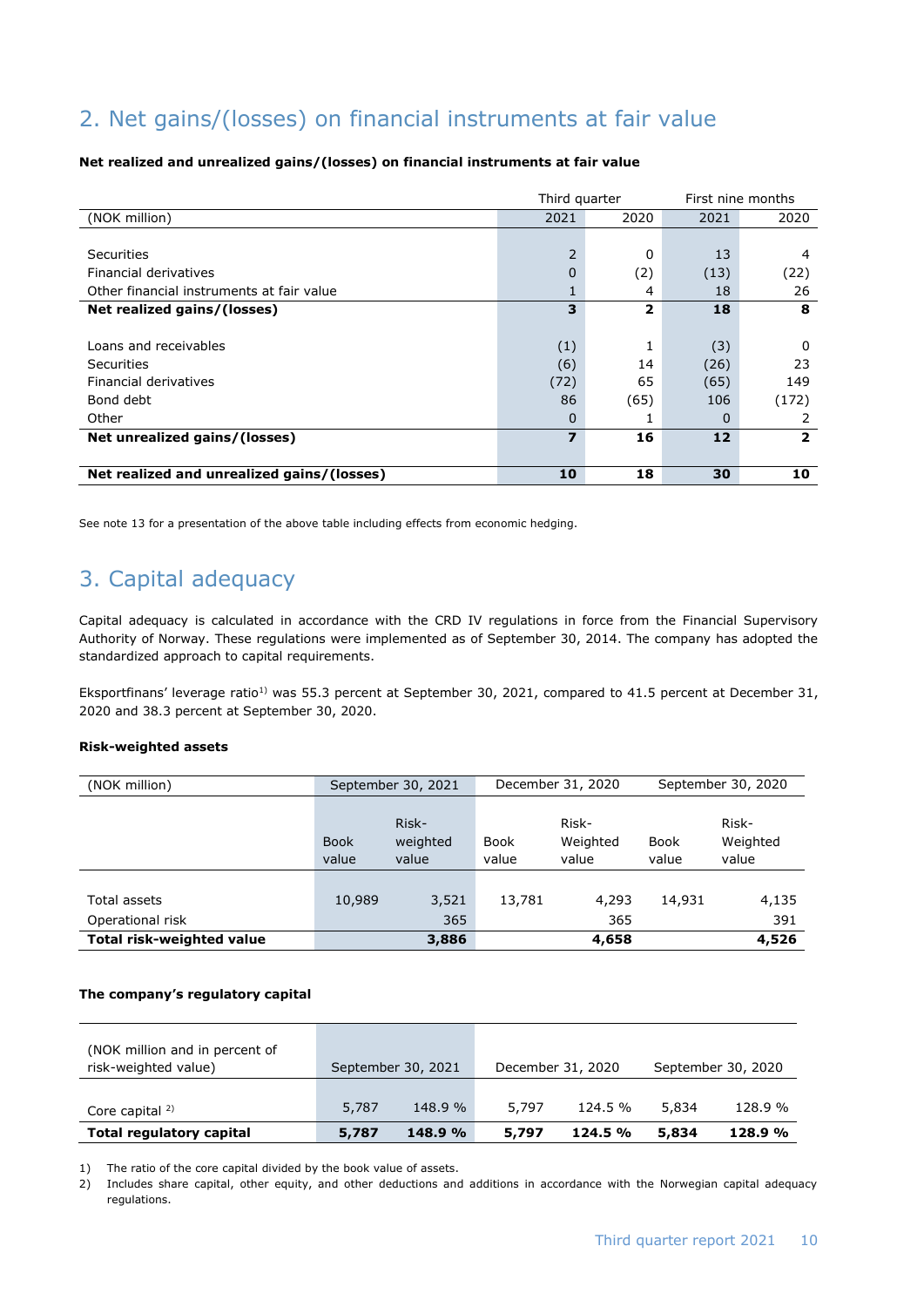# 4. Loans due from credit institutions

| (NOK million)                                     | Sept 30, 2021 | Dec 31, 2020 | Sept 30, 2020 |
|---------------------------------------------------|---------------|--------------|---------------|
| Cash equivalents <sup>1)</sup>                    | 299           | 485          | 976           |
| Loans to other credit institutions,               |               |              |               |
| nominal amount (also included in note 6) $^{2}$ ) | 734           | 736          | 739           |
| Accrued interest on loans and unamortized         |               |              |               |
| premium/discount on purchased loans               | (10)          | (7)          | (6)           |
| Adjustment to fair value on loans                 | 6             |              | (1)           |
| <b>Total</b>                                      | 1,029         | 1,216        | 1,708         |

1) Cash equivalents are defined as bank deposits with maturity of less than three months.

2) The company has acquired certain loan agreements from banks for which the selling bank provides a repayment guarantee, therefore retaining the credit risk of the loans. Under IFRS these loans are classified as loans to credit institutions. Of the loans to credit institutions these loans amounted to NOK 34 million at September 30, 2021, NOK 36 million at December 31, 2020 and NOK 39 million at September 30, 2020.

# 5. Loans due from customers

| (NOK million)                                                                         | Sept 30, 2021  | Dec 31, 2020 | Sept 30, 2020 |
|---------------------------------------------------------------------------------------|----------------|--------------|---------------|
| Loans due from customers,                                                             |                |              |               |
| nominal amount (also included in note 6)<br>Accrued interest on loans and unamortized | 1,539          | 2,288        | 2,952         |
| premium/discount on purchased loans                                                   | 3              | 8            | 15            |
| Adjustment to fair value on loans                                                     | $\overline{4}$ |              | 13            |
| <b>Total</b>                                                                          | 1,546          | 2,307        | 2,980         |

### 6. Total loans due from credit institutions and customers

Nominal amounts related to loans due from credit institutions (note 4) and customers (note 5), respectively.

| (NOK million)                                        | Sept 30, 2021 | Dec 31, 2020 | Sept 30, 2020 |
|------------------------------------------------------|---------------|--------------|---------------|
|                                                      |               |              |               |
| Loans due from credit institutions                   | 734           | 736          | 739           |
| Loans due from customers                             | 1,539         | 2,288        | 2,952         |
| <b>Total nominal amount</b>                          | 2,273         | 3,024        | 3,691         |
|                                                      |               |              |               |
| Commercial loans                                     | 1,829         | 2,150        | 1,196         |
| Government-supported loans                           | 454           | 874          | 2,495         |
| <b>Total nominal amount</b>                          | 2,273         | 3,024        | 3,691         |
|                                                      |               |              |               |
| Municipal-related loans to other credit institutions | 700           | 700          | 700           |
| Shipping - international activities                  | 485           | 644          | 755           |
| Capital goods                                        | 475           | 729          | 998           |
| Direct loans to Norwegian local government sector    | 468           | 499          | 509           |
| Ships                                                | 142           | 449          | 725           |
| Loans to employees                                   | 3             | 3            | 4             |
| <b>Total nominal amount</b>                          | 2,273         | 3,024        | 3,691         |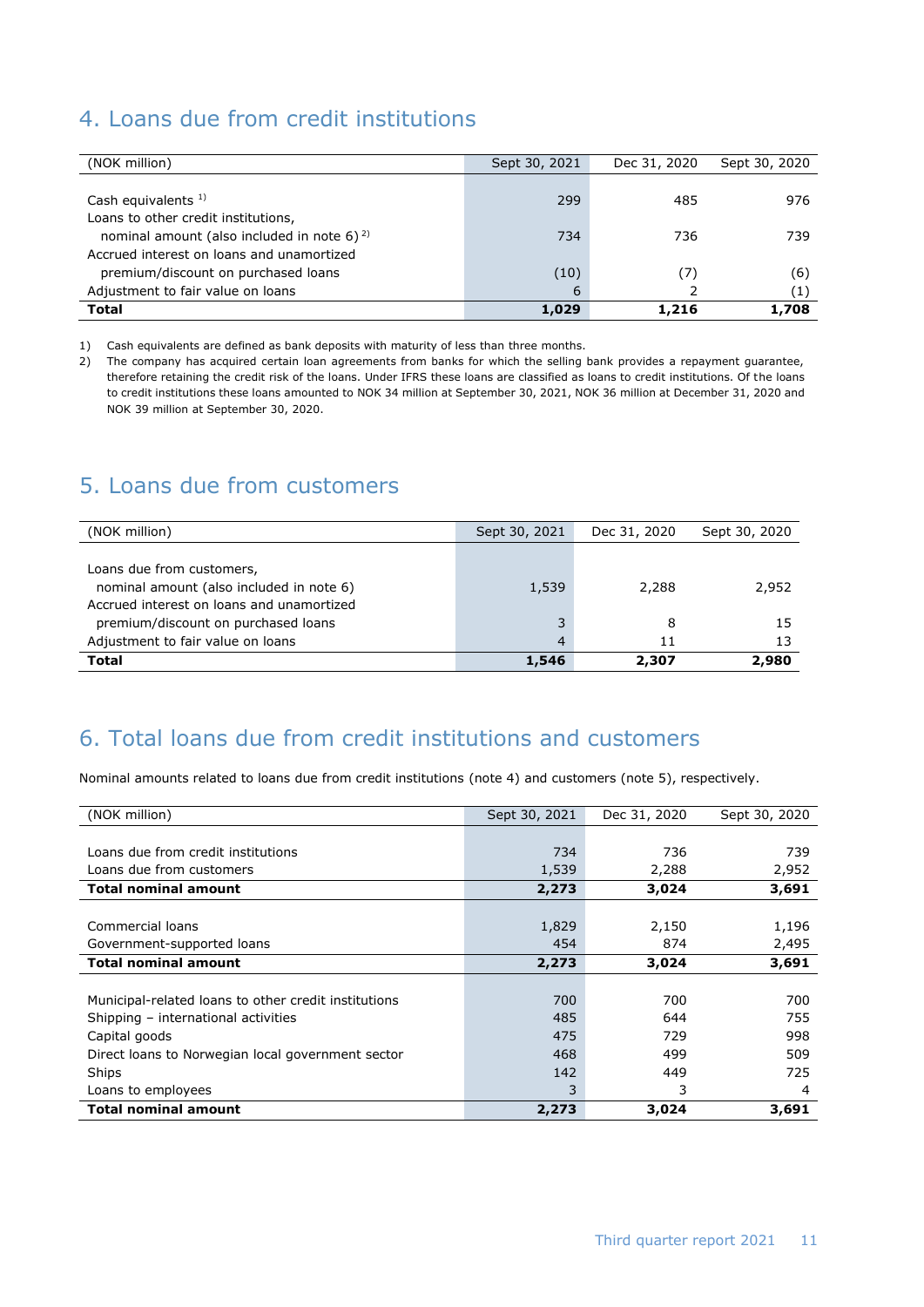# 7. Impairment of loans

The following table shows the gross exposure of loans measured at amortized cost in each stage as defined by IFRS 9. When loans are guaranteed by EKSFIN, the company normally presumes that credit risk has increased significantly since initial recognition when contractual payments are more than 14 days past due and presumes that the loan is impaired if contractual payments are more than 90 days past due. When loans are guaranteed only by banks, the company normally presumes that credit risk has increased significantly since initial recognition when contractual payments are either more than 30 days past due or if the guarantor declines the guarantee call.

In addition, the company has considered that certain exposures that have been transferred into standstill agreements are credit impaired. This is based on a judgment applied that the standstill agreement is reflecting significant financial difficulties of the borrower.

| (NOK million)                        | Stage 1 | Stage 2 | Stage 3 | Total |
|--------------------------------------|---------|---------|---------|-------|
|                                      |         |         |         |       |
| Gross exposure at January 1, 2021    | 800     |         | 83      | 883   |
| Transfers to stage 1                 | 0       |         |         |       |
| Transfers to stage 2                 | 0       |         |         |       |
| Transfers to stage 3                 |         |         |         |       |
| Loans derecognized                   | (376)   | 0       | (53)    | (429) |
| Gross exposure at September 30, 2021 | 424     |         | 30      | 454   |

As of September 30, 2021, there are two loans consisting of NOK 30 million classified as stage 3. Both loans are related to standstill agreements.

The company has made a provision for expected credit losses related to possible break costs on non-performing guaranteed loans. Based on an interpretation of the 108 Agreement, the company has to compensate the Government under the 108 Agreement for break costs not covered by the guarantee. The total exposure of actual and possible break costs not covered by guarantees is NOK 37 million as of September 30, 2021. The probability of default (PD) levels applied to the exposures in stage 1 range from 0.0 percent to 34.8 percent. The PD level applied to the exposures in stage 3 is 34.8 percent. Exposures related to break cost will only occur if the guarantor chooses to prepay the loans at default. The company has assumed that the guarantor will do this in 75 percent of the instances where the guarantee comes into effect.

| (NOK million)                              | Stage 1 | Stage 2 | Stage 3 | Total |
|--------------------------------------------|---------|---------|---------|-------|
|                                            |         |         |         |       |
| Expected credit loss at January 1, 2021    |         |         |         |       |
| Transfers to stage 1                       |         |         |         |       |
| Transfers to stage 2                       |         |         |         |       |
| Transfers to stage 3                       |         |         |         |       |
| Changes in loss provisions                 |         |         |         |       |
| Loans derecognized                         |         |         |         |       |
| Expected credit loss at September 30, 2021 |         |         |         |       |

### 8. Other assets

| (NOK million)                    | Sept 30, 2021 | Dec 31, 2020 | Sept 30, 2020 |
|----------------------------------|---------------|--------------|---------------|
|                                  |               |              |               |
| Settlement account 108 Agreement | 6             | 34           | 31            |
| Cash collateral provided         | 546           | 384          | 424           |
| Right-of-use asset $1$ )         |               | 6            |               |
| Fixed assets                     |               |              |               |
| Other                            | 15            | 10           | 25            |
| <b>Total other assets</b>        | 571           | 434          | 489           |

1) Presented in note 11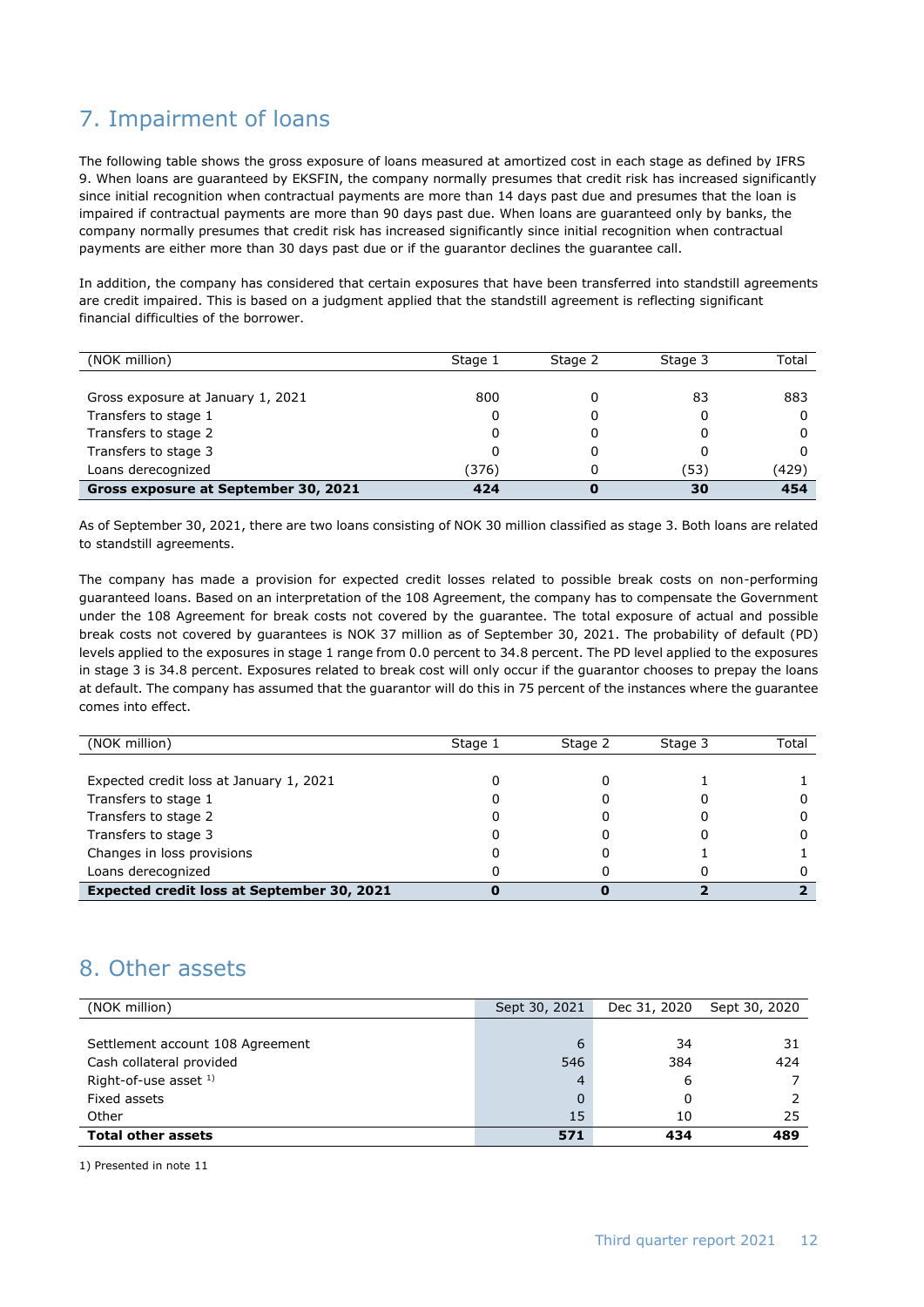### 9. Bond debt

| (NOK million)                    | Sept 30, 2021 | Dec 31, 2020 | Sept 30, 2020 |
|----------------------------------|---------------|--------------|---------------|
|                                  |               |              |               |
| Bond debt                        | 4,013         | 6,489        | 7,612         |
| Adjustment to fair value on debt | (165)         | (114)        | (246)         |
| Accrued interest                 | 53            | 81           | 86            |
| <b>Total bond debt</b>           | 3,901         | 6,456        | 7,452         |

# 10. Other liabilities

| (NOK million)                  | Sept 30, 2021 | Dec 31, 2020 | Sept 30, 2020 |
|--------------------------------|---------------|--------------|---------------|
|                                |               |              |               |
| Grants to mixed credits        |               |              |               |
| Cash collateral received       | 303           | 521          | 527           |
| Lease liability $1$ )          |               | ь            |               |
| Other short-term liabilities   | 3             |              | 30            |
| <b>Total other liabilities</b> | 311           | 536          | 567           |

1) Presented in note 11

# 11. Right-of-use assets and lease liabilities

The company leases parts of an office building from Eiendomsselskapet Dronning Mauds gt 15 AS. In accordance with IFRS 16, both the right-of-use asset and lease liability are included in the balance sheet.

The right-of-use asset is being depreciated using the linear method.

| (NOK million)                                          | 2021 | 2020 |
|--------------------------------------------------------|------|------|
|                                                        |      |      |
| Carrying amount of right-of-use asset at January $1st$ |      |      |
| Depreciation                                           |      |      |
| Carrying amount of right-of-use asset at Sept 30th     |      |      |

The company's lease liabilities has the following maturity of cash outflows:

| (NOK million)                  | Sept 30, 2021 | Dec 31, 2020 | Sept 30, 2020 |
|--------------------------------|---------------|--------------|---------------|
|                                |               |              |               |
| Less than 1 year               |               |              |               |
| $1-2$ years                    |               |              |               |
| 3-4 years                      |               |              |               |
| <b>Total lease liabilities</b> |               |              |               |

The interest expense of the lease liability was NOK 0.1 million in the first nine months of 2021 and 0.1 million in the first nine months of 2020. The interest expense is included in the income statement as interests and related expenses. The discount rate that is being used is 1.92 percent.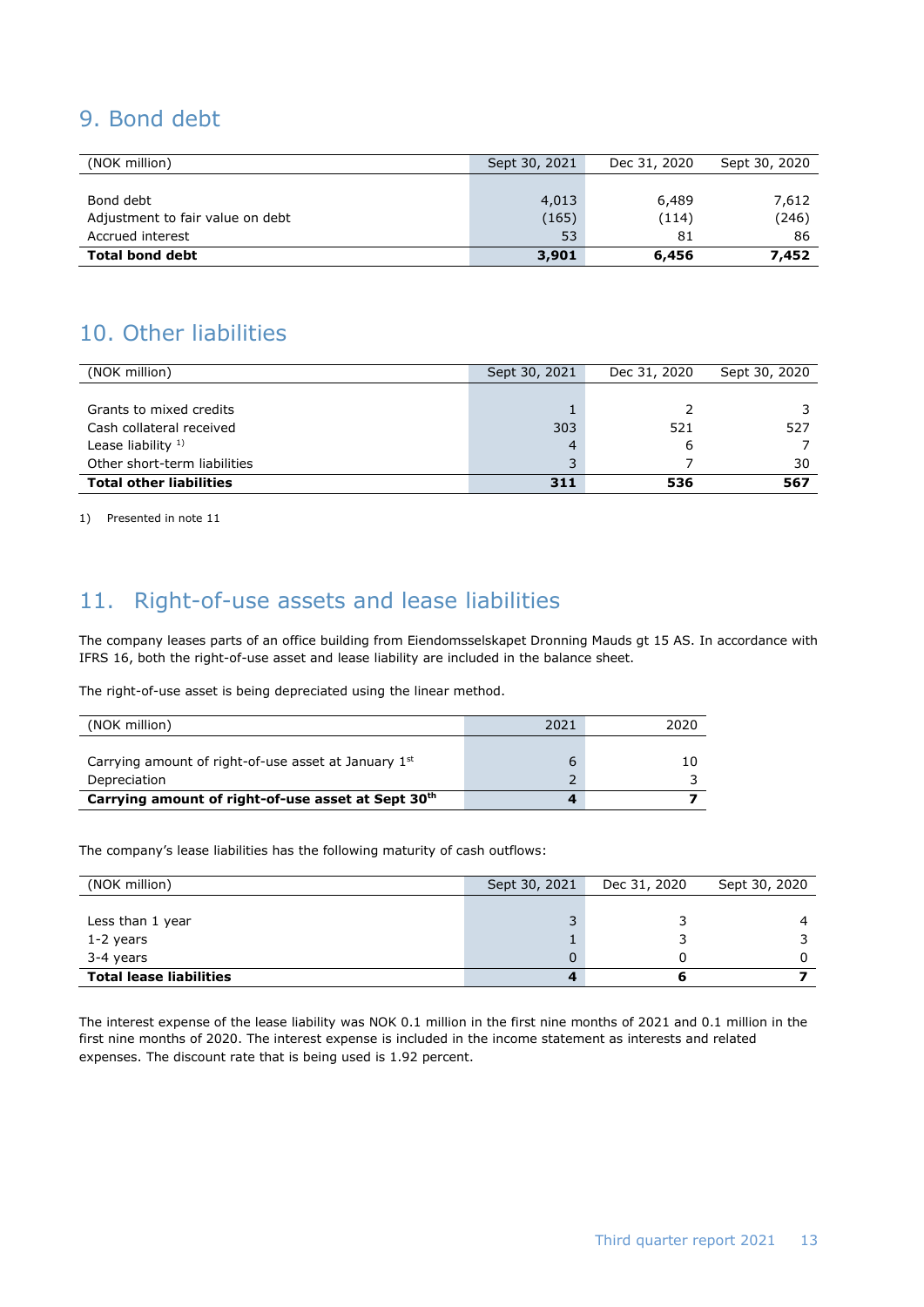# 12. Material transactions with related parties

The company's two largest shareholders, DNB Bank ASA and Nordea Bank Abp are considered to be related parties in accordance with IAS 24 Related Party Disclosures.

| (NOK million)                     | Deposits $1$ ) | Guarantees received <sup>2)</sup> |
|-----------------------------------|----------------|-----------------------------------|
|                                   |                |                                   |
| Balance January 1, 2021           | 140            | 1,381                             |
| Change in the period              | (78)           | (294)                             |
| <b>Balance September 30, 2021</b> | 62             | 1,087                             |
|                                   |                |                                   |
| Balance January 1, 2020           | 469            | 2,076                             |
| Change in the period              | (318)          | (464)                             |
| <b>Balance September 30, 2020</b> | 151            | 1,612                             |

1) Deposits made by the company.

2) Guarantees provided to the company from the related parties.

### 13. Market risk - effects from economic hedging

Note 2 specifies the net realized and unrealized gains/(losses) on financial instruments, showing separately the gains/losses related to financial derivatives. When presented to the company's management and board of directors, the figures are prepared showing the various financial instruments after netting with related economic hedges, since derivatives are used as economic hedges of the market risk of specific assets and liabilities.

The below table specifies net realized and unrealized gains/(losses) on financial instruments at fair value, netted with related economic hedges.

#### **Net realized and unrealized gains/(losses) on financial instruments at fair value**

|                                                                  |      | Third quarter           | First nine months |      |  |
|------------------------------------------------------------------|------|-------------------------|-------------------|------|--|
| (NOK million)                                                    | 2021 | 2020                    | 2021              | 2020 |  |
|                                                                  |      |                         |                   |      |  |
| Securities $1$ )                                                 |      | 0                       | 8                 | (3)  |  |
| Other financial instruments at fair value 1)                     |      | 2                       | 10                | 11   |  |
| Net realized gains/(losses)                                      | 3    | $\overline{\mathbf{c}}$ | 18                | 8    |  |
|                                                                  |      |                         |                   |      |  |
| Loans and receivables $1$ )                                      | 10   | 5                       | 23                | (21) |  |
| Securities $1$ )                                                 | (1)  | 16                      | O                 | 11   |  |
| Bond debt $1$ )                                                  |      | 0                       |                   | 0    |  |
| Other financial instruments at fair value 1)                     | 0    | 0                       | O                 |      |  |
| Net unrealized gains/(losses)                                    | 9    | 21                      | 23                | (9)  |  |
|                                                                  |      |                         |                   |      |  |
| Financial derivatives related to the 108 Agreement <sup>2)</sup> | (2)  | (5)                     | (11)              | 11   |  |
| Net realized and unrealized gains/(losses)                       | 10   | 18                      | 30                | 10   |  |

1) Including financial derivatives with the purpose of economic hedging.<br>2) Derivatives related to components of the 108 Agreement. The 108

2) Derivatives related to components of the 108 Agreement. The 108 Agreement is accounted for at amortized cost, hence these derivatives are not included in the effects related to financial instruments at fair value.

Interest, and the interest effect of economic hedging instruments, are classified as interest income or expense in the statement of comprehensive income. Changes in fair value are recorded in the line item 'Net gains/(losses) on financial instruments at fair value'. For the first nine months of 2021 and 2020, the company recorded NOK 85 million and NOK 198 million respectively, of interest income on loans due from credit institutions, loans due from customers and securities and NOK 84 million and NOK 120 million, respectively, of interest expense on bond debt. In the same periods the company recorded negative NOK 15 million, and negative NOK 6 million, respectively, of interest income on economic hedging instruments and negative NOK 80 million and negative NOK 42 million, respectively, of interest expense on economic hedging instruments.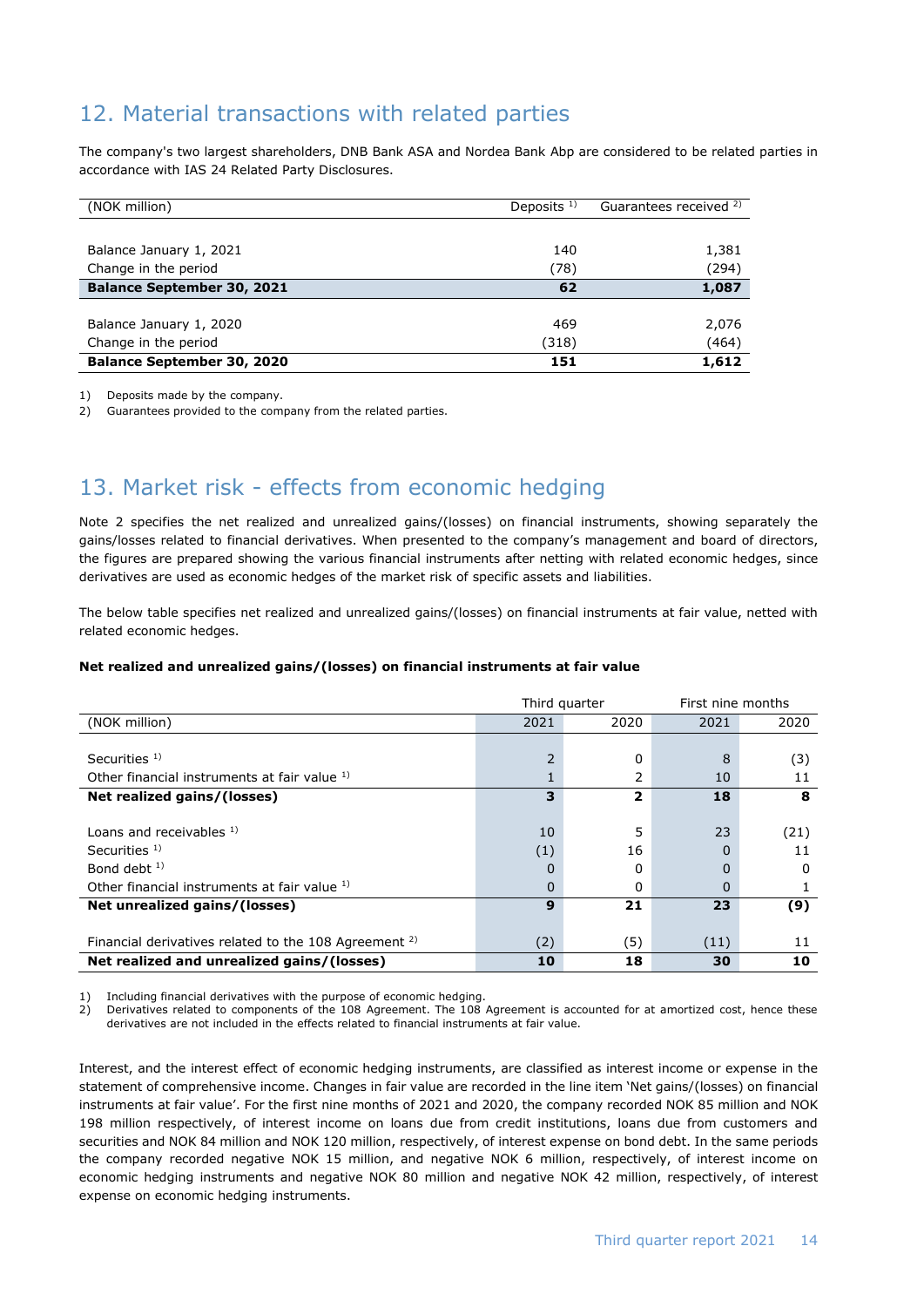# 14. Maturity analysis

#### **Maturity analysis of financial assets and liabilities based on expected maturities at September 30, 2021**

|                                          |           |                |             | From      |           |         |          |
|------------------------------------------|-----------|----------------|-------------|-----------|-----------|---------|----------|
|                                          |           | From           | From        | 1 year    | From      |         |          |
|                                          | Up to     | 1 month        | 3 months    | up to     | 3 years   |         |          |
|                                          | and       | up to and      | up to and   | and       | up to and |         |          |
|                                          | including | including      | including   | including | including | Over    |          |
| (NOK million)                            | 1 month   | 3 months       | 1 year      | 3 years   | 5 years   | 5 years | Total    |
| <b>Assets</b>                            |           |                |             |           |           |         |          |
| Loans and receivables due from credit    |           |                |             |           |           |         |          |
| institutions                             | 237       | 3              | 3           | 10        | 16        | 3       | 272      |
| Loans and receivables due from customers | 20        | 387            | 518         | 390       | 178       | 1,066   | 2,558    |
| Securities                               | 202       | 237            | 1,432       | 2,944     | 2,214     | 0       | 7,028    |
| Derivatives net settled                  | 23        | $\mathbf{1}$   | 30          | 108       | 108       | 147     | 417      |
| Derivatives gross settled (pay leg)      | (411)     | (212)          | (255)       | (38)      | (31)      | (966)   | (1, 912) |
| Derivatives gross settled (receive leg)  | 415       | 210            | 271         | 22        | 15        | 1,083   | 2,015    |
| Cash collateral                          | 0         | 546            | 0           | 0         | 0         | 0       | 546      |
| <b>Total assets</b>                      | 486       | 1,172          | 1,997       | 3,437     | 2,500     | 1,334   | 10,924   |
| <b>Liabilities</b>                       |           |                |             |           |           |         |          |
| Plain vanilla bond debt                  | 0         | 0              | $\mathbf 0$ | 0         | 0         | 0       | $\Omega$ |
| Structured bond debt                     | 25        | 0              | 292         | 174       | 113       | 3,798   | 4,402    |
| Derivatives net settled                  | $\Omega$  | $\overline{2}$ | 9           | 2         | 2         | 0       | 14       |
| Derivatives gross settled (pay leg)      | 468       | 381            | 476         | 437       | 53        | 2,074   | 3,890    |
| Derivatives gross settled (receive leg)  | (461)     | (377)          | (463)       | (405)     | (65)      | (2,221) | (3,992)  |
| Cash collateral                          | 0         | 303            | 0           | 0         | 0         | 0       | 303      |
| <b>Total liabilities</b>                 | 33        | 309            | 313         | 207       | 102       | 3,652   | 4,617    |

#### **Maturity analysis of financial assets and liabilities based on expected maturities at December 31, 2020**

|                                          |           |           |           | From      |           |         |         |
|------------------------------------------|-----------|-----------|-----------|-----------|-----------|---------|---------|
|                                          |           | From      | From      | 1 year    | From      |         |         |
|                                          | Up to     | 1 month   | 3 months  | up to     | 3 years   |         |         |
|                                          | and       | up to and | up to and | and       | up to and |         |         |
|                                          | including | including | including | including | including | Over    |         |
| (NOK million)                            | 1 month   | 3 months  | 1 year    | 3 years   | 5 years   | 5 years | Total   |
| <b>Assets</b>                            |           |           |           |           |           |         |         |
| Loans and receivables due from credit    |           |           |           |           |           |         |         |
| institutions                             | 346       | 0         | 6         | 10        | 11        | 11      | 384     |
| Loans and receivables due from customers | 0         | 273       | 774       | 880       | 252       | 1,074   | 3,253   |
| Securities                               | 323       | 1,880     | 970       | 3,005     | 2,368     | 0       | 8,546   |
| Derivatives net settled                  | 0         | 27        | 27        | 109       | 109       | 184     | 456     |
| Derivatives gross settled (pay leg)      | (503)     | (1,845)   | (133)     | (282)     | (40)      | (2,037) | (4,840) |
| Derivatives gross settled (receive leg)  | 528       | 2,069     | 161       | 325       | 47        | 2,448   | 5,578   |
| Cash collateral                          | 0         | 384       | 0         | 0         | 0         | 0       | 384     |
| <b>Total assets</b>                      | 694       | 2,788     | 1,805     | 4,047     | 2,747     | 1,680   | 13,761  |
| <b>Liabilities</b>                       |           |           |           |           |           |         |         |
| Plain vanilla bond debt                  | 0         | 1,946     | 0         | 0         | 0         | 0       | 1,946   |
| Structured bond debt                     | 4         | 111       | 178       | 484       | 141       | 4,257   | 5,175   |
| Derivatives net settled                  | 3         | 11        | 25        | 10        | 10        | 0       | 59      |
| Derivatives gross settled (pay leg)      | 275       | 39        | 8         | 840       | 397       | 1,095   | 2,654   |
| Derivatives gross settled (receive leg)  | (268)     | (36)      | (18)      | (746)     | (378)     | (1,259) | (2,705) |
| Cash collateral                          | 0         | 521       | 0         | 0         | 0         | 0       | 521     |
| <b>Total liabilities</b>                 | 14        | 2,592     | 193       | 588       | 170       | 4,093   | 7,650   |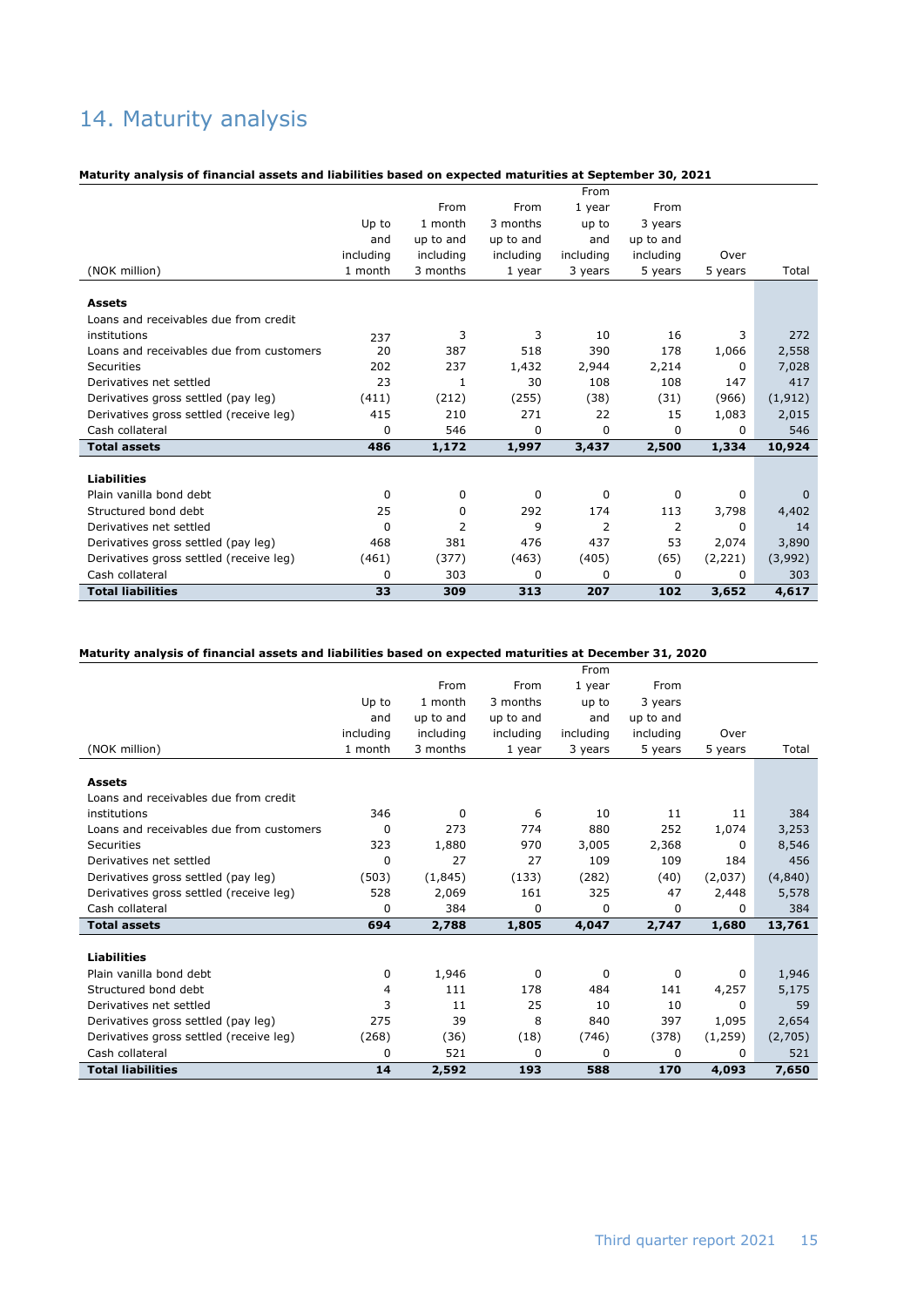| Maturity analysis of financial assets and liabilities based on expected maturities at September 30, 2020 |  |
|----------------------------------------------------------------------------------------------------------|--|
|----------------------------------------------------------------------------------------------------------|--|

|                                          |           |           |           | From      |           |          |         |
|------------------------------------------|-----------|-----------|-----------|-----------|-----------|----------|---------|
|                                          |           | From      | From      | 1 year    | From      |          |         |
|                                          | Up to     | 1 month   | 3 months  | up to     | 3 year up |          |         |
|                                          | and       | up to and | up to and | and       | to and    |          |         |
|                                          | including | including | including | including | including | Over     |         |
| (NOK million)                            | 1 month   | 3 months  | 1 year    | 3 years   | 5 years   | 5 years  | Total   |
| <b>Assets</b>                            |           |           |           |           |           |          |         |
| Loans and receivables due from credit    |           |           |           |           |           |          |         |
| institutions                             | 399       | 430       | 3         | 11        | 13        | 11       | 867     |
| Loans and receivables due from customers | 95        | 501       | 947       | 1,050     | 276       | 1,103    | 3,971   |
| Securities                               | 189       | 593       | 2,406     | 2,993     | 2,362     | 0        | 8,544   |
| Derivatives net settled                  | 25        | 1         | 34        | 120       | 120       | 230      | 531     |
| Derivatives gross settled (pay leg)      | (641)     | (17)      | (2, 167)  | (316)     | (33)      | (1, 531) | (4,705) |
| Derivatives gross settled (receive leg)  | 640       | 8         | 2,600     | 336       | 22        | 1,785    | 5,127   |
| Cash collateral                          | 0         | 424       | 0         | 0         | $\Omega$  | 0        | 424     |
| <b>Total assets</b>                      | 707       | 1,940     | 3,559     | 4,194     | 2,759     | 1,598    | 14,758  |
| <b>Liabilities</b>                       |           |           |           |           |           |          |         |
| Plain vanilla bond debt                  | 0         | 532       | 2,064     | 0         | 0         | 0        | 2,595   |
| Structured bond debt                     | 146       | 0         | 250       | 399       | 112       | 4,692    | 5,557   |
| Derivatives net settled                  | 3         | 5         | 48        | 12        | 12        | 0        | 80      |
| Derivatives gross settled (pay leg)      | 45        | 309       | 74        | 890       | 422       | 2,051    | 3,792   |
| Derivatives gross settled (receive leg)  | (47)      | (298)     | (76)      | (882)     | (421)     | (2,311)  | (3,976) |
| Cash collateral                          | 0         | 527       | 0         | 0         | 0         | 0        | 527     |
| <b>Total liabilities</b>                 | 146       | 1,076     | 2,359     | 480       | 126       | 4,389    | 8,575   |

The figures in the above table include principal and interest payable (receivable) at nominal value. For the figures in the above table, call and trigger dates as estimated in models are applied in the classification of the maturities. For some issues with call and trigger optionalities, the expected maturity is estimated using a sophisticated valuation system which is further described in the annual financial statements. The actual maturities might differ from these estimations.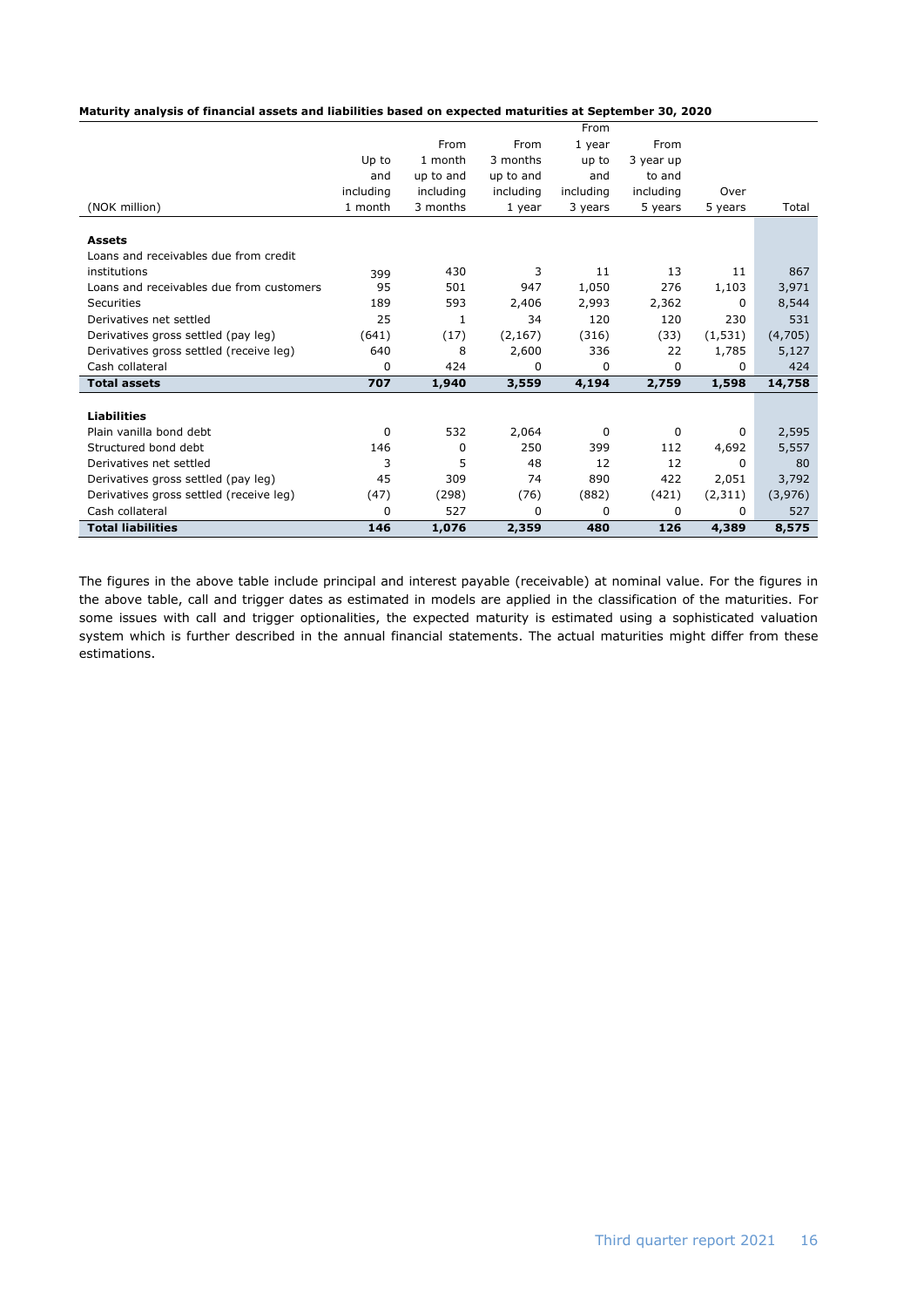# 15. Fair value of financial instruments

The methodology used for calculating fair values of financial instruments is consistent with the methodology defined in the audited annual report for the fiscal year ending 2020.

#### **15.1 Sensitivity analysis**

#### **Loans due from credit institutions or customers:**

The following table shows the unrealized loss of each category of loans by increasing the credit spread by 1 basis point as well as the loan category percentage of the total lending portfolio.

|                              | September 30, 2021 |            | December 31, 2020  |            |  |  |
|------------------------------|--------------------|------------|--------------------|------------|--|--|
| (NOK million and percentage) | Sensitivity (1 bp) | Percentage | Sensitivity (1 bp) | Percentage |  |  |
|                              |                    |            |                    |            |  |  |
| Direct loans                 | (0.3)              | 39.1 %     | (0.3)              | 32.7 %     |  |  |
| Loans to municipalities      | (0.2)              | 26.4 %     | (0.3)              | 23.8 %     |  |  |
| Guaranteed loans             | (0.1)              | 34.5 %     | (0.1)              | 43.5 %     |  |  |
| <b>Total loans</b>           |                    | 100.0%     |                    | 100.0%     |  |  |

The spreads applied for fair value measurement of the combined total lending portfolio are in the range from 0 basis points to 215 basis points as of September 30, 2021 (from 0 basis points to 215 basis points as of December 31, 2020). For the combined total lending portfolio over the past two years credit spreads have changed 1.7 basis points per month in 95 percent of the time, representing NOK 0.9 million. As of December 31, 2020, a 95 percent confidence interval was 1.9 basis points representing NOK 1.3 million.

#### **Securities:**

Eksportfinans retrieved prices and credit spread quotes from two different market makers and pricing vendors as of September 30, 2021. Among the two different quote providers, the major price provider (Bloomberg) covered 95 percent (82 percent as of December 31, 2020).

#### **Bond debt:**

The following table shows the unrealized gain of each category of bond debt by increasing the credit spread by 1 basis point:

|                         | September 30, 2021 | December 31, 2020  |
|-------------------------|--------------------|--------------------|
| (NOK million)           | Sensitivity (1 bp) | Sensitivity (1 bp) |
|                         |                    |                    |
| Plain vanilla bond debt | 0                  | 0.02               |
| Structured bond debt    | 3.39               | 3.75               |

The last plain vanilla bond matured in February 2021. The spreads applied for fair value measurement of bond debt are in the range from 17 basis points to 79 basis points as of September 30, 2021 (from 22 basis points to 87 basis points as of December 31, 2020).

#### **15.2 Fair value hierarchy**

#### **Financial assets measured at fair value through profit or loss:**

|                                    | September 30, 2021<br>December 31, 2020 |         |             |        |         |         |         |        |
|------------------------------------|-----------------------------------------|---------|-------------|--------|---------|---------|---------|--------|
| (NOK million)                      | Level 1                                 | Level 2 | Level 3     | Total  | Level 1 | Level 2 | Level 3 | Total  |
|                                    |                                         |         |             |        |         |         |         |        |
| Loans due from credit institutions | 62                                      | 966     | 0           | 1,028  | 140     | 1,071   | 0       | 1,211  |
| Loans due from customers           | 0                                       | 25      | 1,064       | 1,088  | 0       | 31      | 1,398   | 1,429  |
| <b>Securities</b>                  | 0                                       | 6,925   | $\mathbf 0$ | 6,925  | 0       | 8,468   | 0       | 8,468  |
| Financial derivatives              | $\Omega$                                | 112     | 522         | 633    | 0       | 313     | 764     | 1,077  |
| Other assets                       | 0                                       | 546     | 0           | 546    | 0       | 384     |         | 384    |
| <b>Total fair value</b>            | 62                                      | 8,573   | 1,585       | 10,221 | 140     | 10,267  | 2,162   | 12,569 |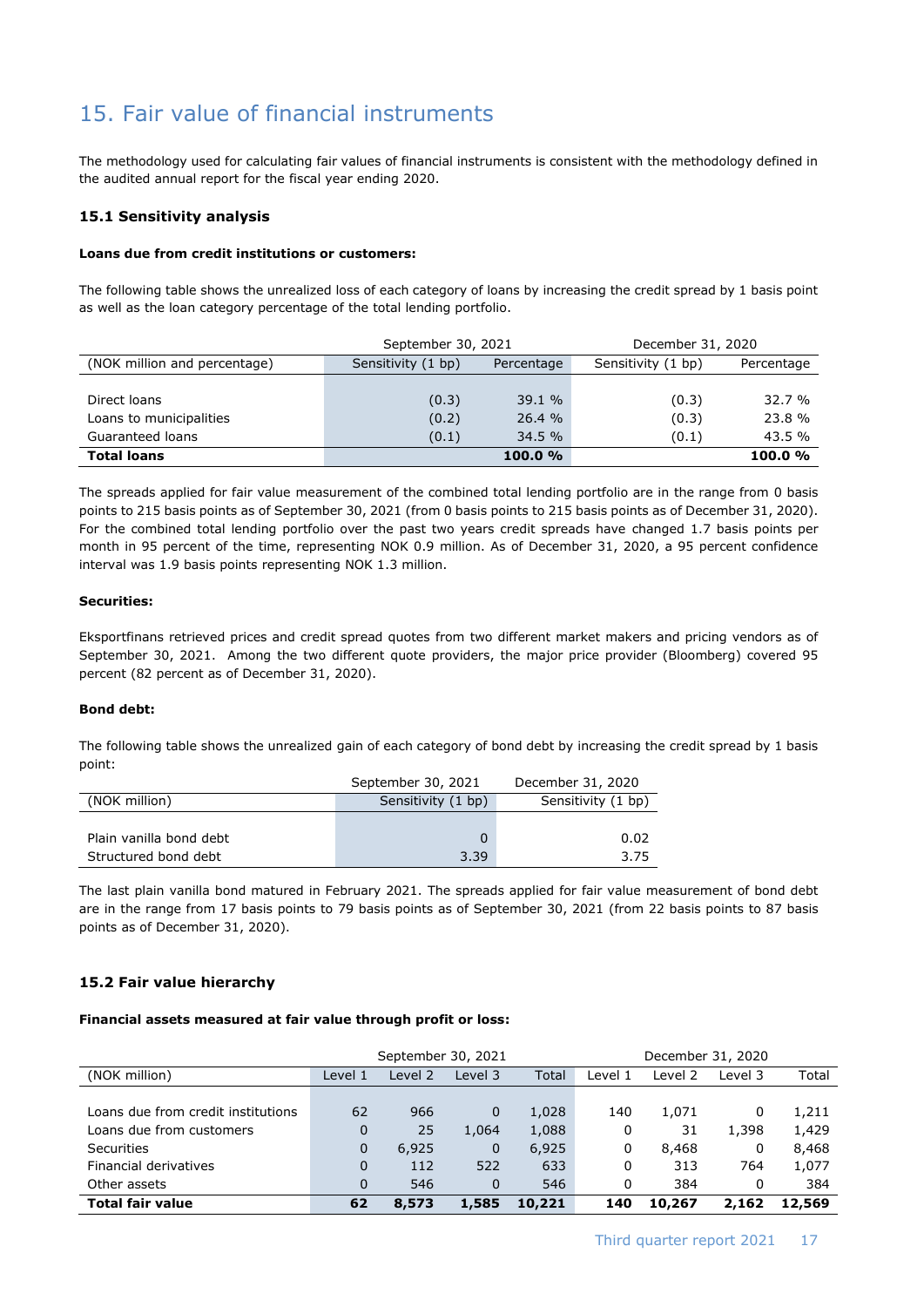#### **Financial liabilities measured at fair value through profit or loss:**

|                         | September 30, 2021 |         |         |       |         | December 31, 2020 |         |       |
|-------------------------|--------------------|---------|---------|-------|---------|-------------------|---------|-------|
| (NOK million)           | Level 1            | Level 2 | Level 3 | Total | Level 1 | Level 2           | Level 3 | Total |
|                         |                    |         |         |       |         |                   |         |       |
| Bond debt               |                    | 0       | 3,365   | 3,365 | 0       | 0                 | 5,503   | 5,503 |
| Financial derivatives   | 0                  | 67      | 262     | 329   | 0       | 178               | 98      | 276   |
| Other liabilities       |                    | 307     |         | 307   | 0       | 521               |         | 521   |
| <b>Total fair value</b> | 0                  | 373     | 3,627   | 4,000 | 0       | 699               | 5,601   | 6,300 |

#### **Movement of level 3 financial assets:**

|                                                                                                                 |              | From January 1, 2021 to September 30, 2021 |             | From January 1, 2020 to September 30, 2020 |              |             |             |          |
|-----------------------------------------------------------------------------------------------------------------|--------------|--------------------------------------------|-------------|--------------------------------------------|--------------|-------------|-------------|----------|
|                                                                                                                 | Loans and    |                                            |             |                                            | Loans and    |             |             |          |
|                                                                                                                 | receivables  | Loans and                                  |             |                                            | receivables  | Loans and   |             |          |
|                                                                                                                 | due from     | receivables                                |             |                                            | due from     | receivables |             |          |
|                                                                                                                 | credit       | due from                                   | Financial   |                                            | credit       | due from    | Financial   |          |
| (NOK million)                                                                                                   | institutions | customers                                  | derivatives | Total                                      | institutions | customers   | derivatives | Total    |
| Opening balance                                                                                                 | $\mathbf 0$  | 1,398                                      | 764         | 2,162                                      | 0            | 3,184       | 668         | 3,852    |
| Total gains or losses <sup>!)</sup>                                                                             | $\mathbf 0$  | 63                                         | (188)       | (125)                                      | 0            | 152         | 139         | 291      |
| Settlements                                                                                                     | 0            | (398)                                      | (54)        | (451)                                      | 0            | (1, 585)    | (11)        | (1, 596) |
| <b>Closing balance</b>                                                                                          | 0            | 1,064                                      | 522         | 1,585                                      | 0            | 1,751       | 796         | 2,547    |
| Total gains or losses <sup>!)</sup><br>for the period in profit<br>or loss for assets held<br>at the end of the |              |                                            |             |                                            |              |             |             |          |
| reporting period                                                                                                | 0            | 63                                         | (121)       | (58)                                       | 0            | 152         | 209         | 361      |

1) Presented under the line item 'Net gains/(losses) on financial instruments at fair value' in the statement of comprehensive income.

#### **Movement of level 3 financial liabilities:**

|           | Financial   |         | Financial                                  |             |                                                    |  |
|-----------|-------------|---------|--------------------------------------------|-------------|----------------------------------------------------|--|
| Bond debt | derivatives | Total   | Bond debt                                  | derivatives | Total                                              |  |
| 5,503     | 98          | 5,601   | 4,681                                      | 363         | 5,044                                              |  |
| (51)      | 166         | 115     | 94                                         | (183)       | (89)                                               |  |
|           |             |         | 0                                          | 0           | 0                                                  |  |
| (2,087)   | (2)         | (2,089) | 1,359                                      | (10)        | 1,349                                              |  |
| 3,365     | 262         | 3,627   | 6,134                                      | 170         | 6,304                                              |  |
|           |             | 90      | 94                                         |             | 12                                                 |  |
|           | (51)        | 141     | From January 1, 2021 to September 30, 2021 |             | From January 1, 2020 to September 30, 2020<br>(82) |  |

1) Presented under the line item 'Net gains/(losses) on financial instruments at fair value' and 'Change in fair value attributable to changes in own credit risk' in the statement of comprehensive income.

2) For liabilities, positive figures are represented as losses and negative figures are represented as gains.